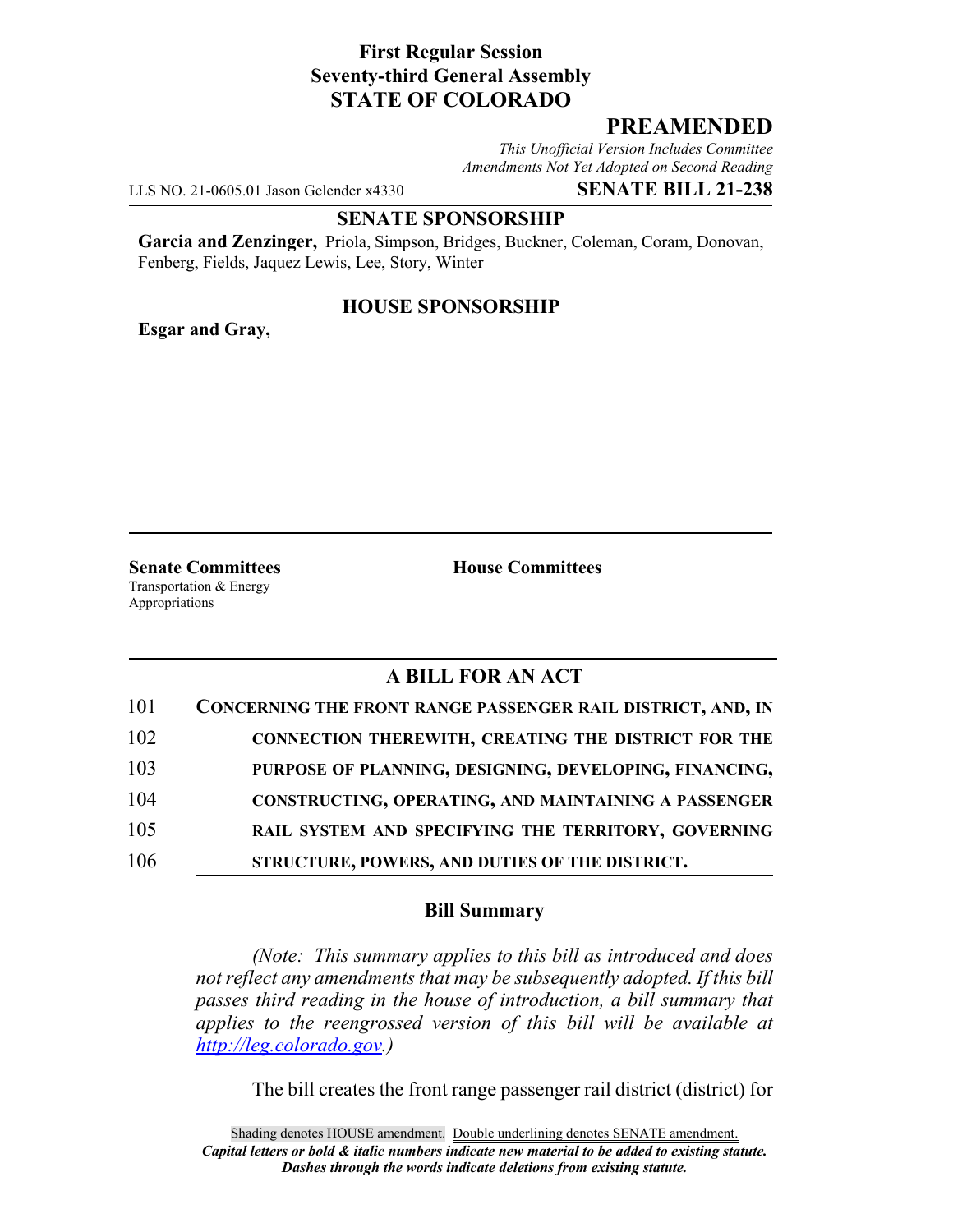the purpose of planning, designing, developing, financing, constructing, operating, and maintaining an interconnected passenger rail system (system) along the front range. The district is specifically required to work collaboratively with the regional transportation district (RTD) to ensure interconnectivity with any passenger rail system operated by or for the RTD and with Amtrak on interconnectivity with Amtrak's Southwest Chief, California Zephyr, and Winter Park Express trains, including but not limited to rerouting of the Amtrak Southwest Chief passenger train. If deemed appropriate by the board of directors of the district and by the board of directors of RTD, the district may share with RTD capital costs associated with shared use of rail line infrastructure in the northwest rail line corridor for passenger train service.

The area that comprises the district extends from Wyoming to New Mexico and includes:

- The entirety of the city and county of Broomfield and the city and county of Denver;
- ! All areas within Adams, Arapahoe, Boulder, Douglas, El Paso, Huerfano, Jefferson, Larimer, Las Animas, Pueblo, and Weld counties that are located within the territory of a metropolitan planning organization (MPO);
- ! All areas within Huerfano, Las Animas, and Pueblo counties that are not located within the territory of a MPO and are located within a county precinct that is located wholly or partly within 5 miles of the public right-of-way of interstate highway 25; and
- All areas within Larimer and Weld counties that are not located within the territory of a MPO and are located within a county precinct that is north of the city of Fort Collins and is located wholly or partly within 5 miles of the public right-of-way of interstate highway 25.

The district is governed by a board of directors composed of appointees of transportation planning organizations that have jurisdiction within the territory of the district, the governor, and the executive director of the department of transportation (CDOT), as well as a nonvoting representative of RTD, and, if the respective governors and chief executive officers choose to make appointments, nonvoting representatives of the BNSF Railway, the Union Pacific Railroad, Amtrak, and communities in Wyoming and New Mexico. Of the directors appointed by the governor, one must be a representative of organized labor and one must be a representative of a conservation organization with expertise in transit-oriented land use planning. The board must be fully appointed by April 1, 2022, with an earlier appointment deadline for some appointees. The board must convene for its initial meeting not later than May 15, 2022, and on that date, the existing southwest chief and front range passenger rail commission is terminated and any remaining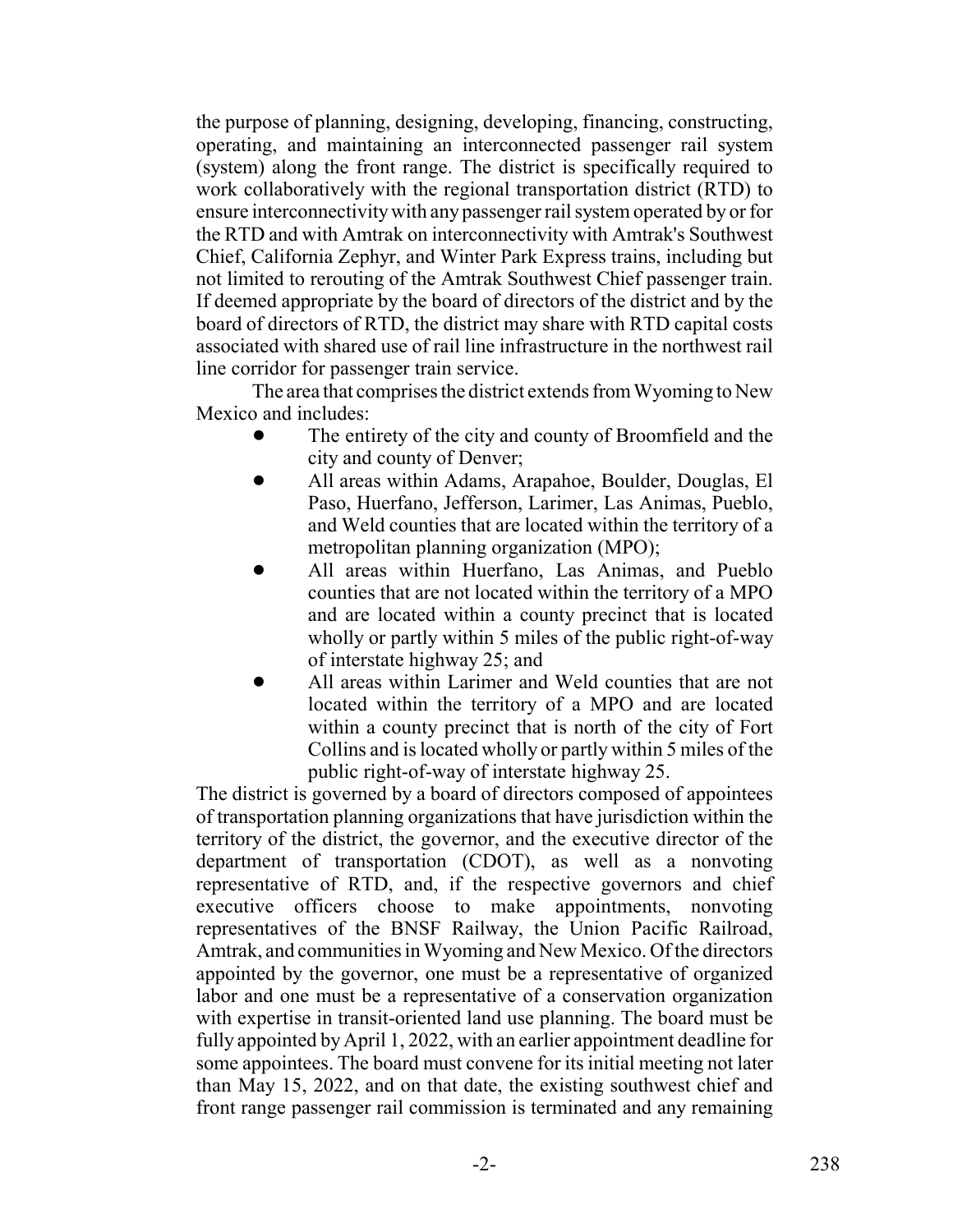commission funds are transferred to the district.

The district is authorized to exercise the powers necessary to plan, design, develop, finance, construct, operate, and maintain the system including but not limited to:

- The power, subject to the approval of the voters of the district and other specified limitations, to levy a sales and use tax and to exercise specified taxing authority common to special districts within the district and to issue bonds;
- The power, subject to the approval of the owners of property within a 2-mile radius of any existing or proposed passenger rail station, to create a station area improvement district with the authority to levy additional sales and use tax, special assessments on real property, or both, to cover the costs of construction, operation, and maintenance of the station;
- The power to enter into public-private partnerships; and
- The power to employ its own personnel or contract with public or private entities, or both, for the operation and maintenance of the system.

| $\mathbf{1}$   | Be it enacted by the General Assembly of the State of Colorado:         |
|----------------|-------------------------------------------------------------------------|
| $\overline{2}$ | <b>SECTION 1.</b> In Colorado Revised Statutes, add article 22 to title |
| 3              | 32 as follows:                                                          |
| 4              | <b>ARTICLE 22</b>                                                       |
| 5              | <b>Front Range Passenger Rail District</b>                              |
| 6              | 32-22-101. Short title. THE SHORT TITLE OF THIS ARTICLE 22 IS           |
| 7              | THE "FRONT RANGE PASSENGER RAIL DISTRICT ACT".                          |
| 8              | 32-22-102. Definitions. AS USED IN THIS ARTICLE 22, UNLESS THE          |
| 9              | <b>CONTEXT OTHERWISE REQUIRES:</b>                                      |
| 10             | (1) "BOARD" MEANS THE BOARD OF DIRECTORS OF THE DISTRICT.               |
| 11             | "BOND" MEANS ANY BOND, NOTE, INTERIM CERTIFICATE,<br>(2)                |
| 12             | CONTRACT, OR OTHER OBLIGATION OF THE DISTRICT AUTHORIZED BY AND         |
| 13             | <b>ISSUED PURSUANT TO THIS ARTICLE 22.</b>                              |
| 14             | (3) "CONSTRUCT" OR "CONSTRUCTION" MEANS THE PLANNING,                   |
|                |                                                                         |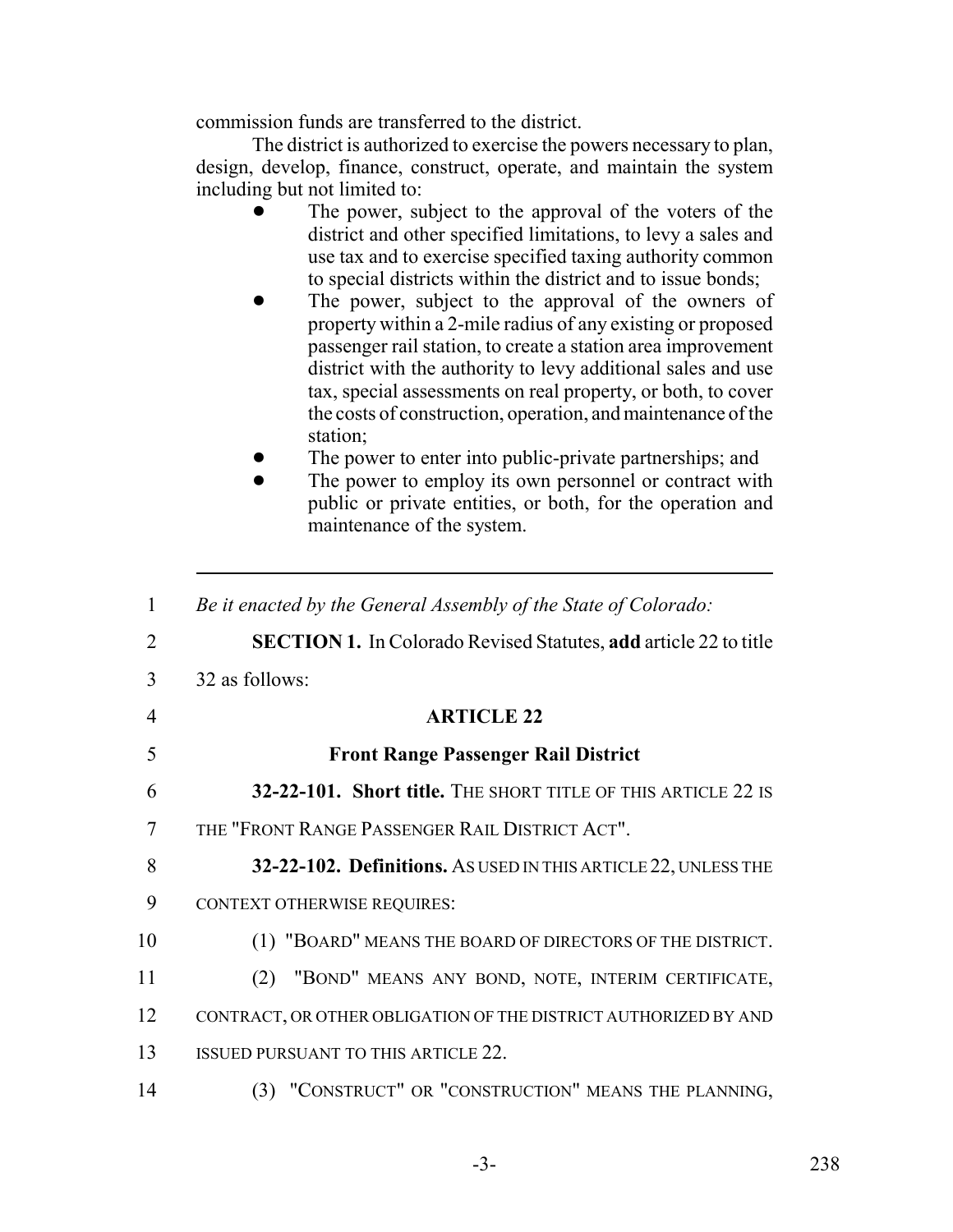DESIGNING, ENGINEERING, ACQUISITION, INSTALLATION, CONSTRUCTION, OR RECONSTRUCTION OF A PASSENGER RAIL SYSTEM.

 (4) "DISTRICT" MEANS THE FRONT RANGE PASSENGER RAIL 4 DISTRICT CREATED IN SECTION 32-22-103.

 (5) "FRONT RANGE" MEANS THE AREA THAT COMPRISES THE DISTRICT.

 (6) "METROPOLITAN PLANNING ORGANIZATION" MEANS A METROPOLITAN PLANNING ORGANIZATION UNDER THE "FEDERAL TRANSIT ACT OF 1998", 49 U.S.C. SEC. 5301 ET SEQ., AS AMENDED.

 (7) "PASSENGER RAIL STATION" MEANS A STATION ON A PASSENGER RAIL SYSTEM WHERE TRAINS STOP SO THAT PASSENGERS CAN BOARD AND GET OFF OF THE TRAINS AND INCLUDES RELATED OR CONNECTED INFRASTRUCTURE AND FACILITIES.

 (8) "PASSENGER RAIL SYSTEM" MEANS A RAIL SYSTEM, INCLUDING RELATED OR CONNECTED INFRASTRUCTURE AND FACILITIES, THAT IS USED FOR PASSENGER SERVICE AND IS COMPETITIVE IN TERMS OF TRAVEL TIME WITH OTHER MODES OF SURFACE TRANSPORTATION WITHIN THE DISTRICT. A PASSENGER RAIL SYSTEM SHALL NOT BE USED TO TRANSPORT FREIGHT. (9) "PUBLIC-PRIVATE PARTNERSHIP" MEANS AN AGREEMENT, INCLUDING BUT NOT LIMITED TO AN OPERATING CONCESSION AGREEMENT 21 BETWEEN THE DISTRICT AND ONE OR MORE PRIVATE OR PUBLIC ENTITIES 22 THAT PROVIDES FOR:

 (a) ACCEPTANCE OF A PRIVATE CONTRIBUTION TO THE CONSTRUCTION, OPERATION, OR MAINTENANCE OF ALL OR A PORTION OF A PASSENGER RAIL SYSTEM IN EXCHANGE FOR A PUBLIC BENEFIT 26 CONCERNING THE SYSTEM OTHER THAN ONLY A MONEY PAYMENT;

(b) SHARING OF RESOURCES AND THE MEANS OF PROVIDING ALL OR

-4- 238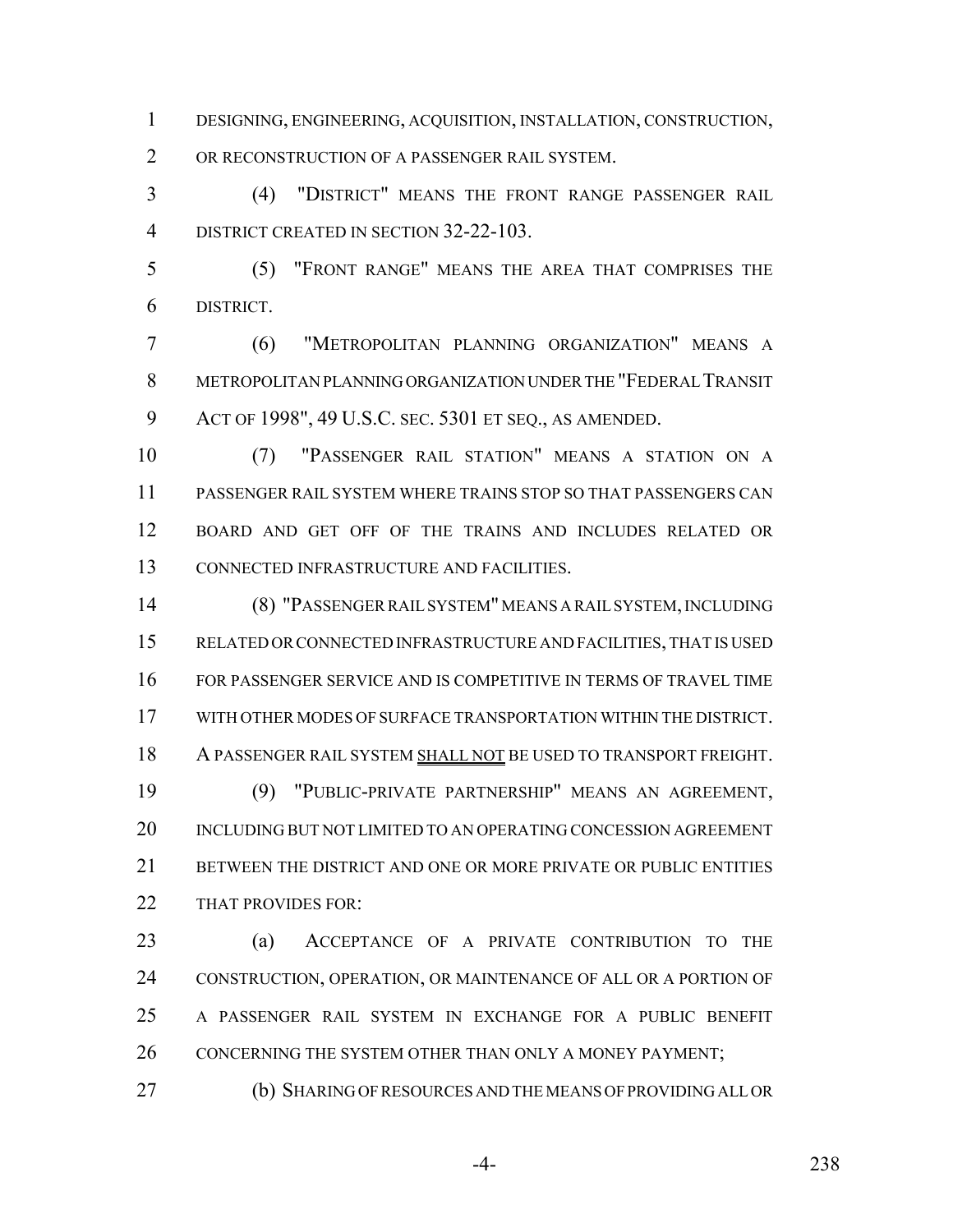A PORTION OF A PASSENGER RAIL SYSTEM; AND

 (c) COOPERATION IN RESEARCHING, DEVELOPING, CONSTRUCTING, OPERATING, OR MAINTAINING ALL OR A PORTION OF A PASSENGER RAIL SYSTEM.

 (10) "REGIONAL PLANNING COMMISSION" MEANS A REGIONAL PLANNING COMMISSION FORMED UNDER SECTION 30-28-105 THAT PREPARES AND SUBMITS A TRANSPORTATION PLAN PURSUANT TO SECTION 43-1-1103.

 (11) "REGIONAL TRANSPORTATION DISTRICT" MEANS THE REGIONAL TRANSPORTATION DISTRICT CREATED IN SECTION 32-9-105.

 **32-22-103. Front range passenger rail district - creation - purpose - boundaries.** (1) THE FRONT RANGE PASSENGER RAIL DISTRICT IS HEREBY CREATED AS A BODY POLITIC AND CORPORATE AND A POLITICAL SUBDIVISION OF THE STATE. THE DISTRICT IS NOT AN AGENCY OF STATE GOVERNMENT AND IS NOT SUBJECT TO ADMINISTRATIVE DIRECTION BY ANY DEPARTMENT, COMMISSION, BOARD, BUREAU, OR AGENCY OF THE STATE.

 (2) THE PURPOSE OF THE DISTRICT IS TO RESEARCH, DEVELOP, CONSTRUCT, OPERATE, AND MAINTAIN AN INTERCONNECTED PASSENGER RAIL SYSTEM WITHIN THE FRONT RANGE THAT IS COMPETITIVE IN TERMS OF TRAVEL TIME FOR COMPARABLE TRIPS WITH OTHER MODES OF SURFACE TRANSPORTATION. IN ADDITION TO A MAIN NORTH-SOUTH PASSENGER RAIL LINE, THE DISTRICT SHALL, AS SPECIFIED IN THIS ARTICLE 22:

 (a) COLLABORATE WITH THE REGIONAL TRANSPORTATION DISTRICT TO ENSURE INTERCONNECTIVITY WITH ANY PASSENGER RAIL SYSTEM 26 OPERATED BY OR FOR THE REGIONAL TRANSPORTATION DISTRICT;

(b) IF DEEMED APPROPRIATE BY THE BOARD AND BY THE BOARD OF

-5- 238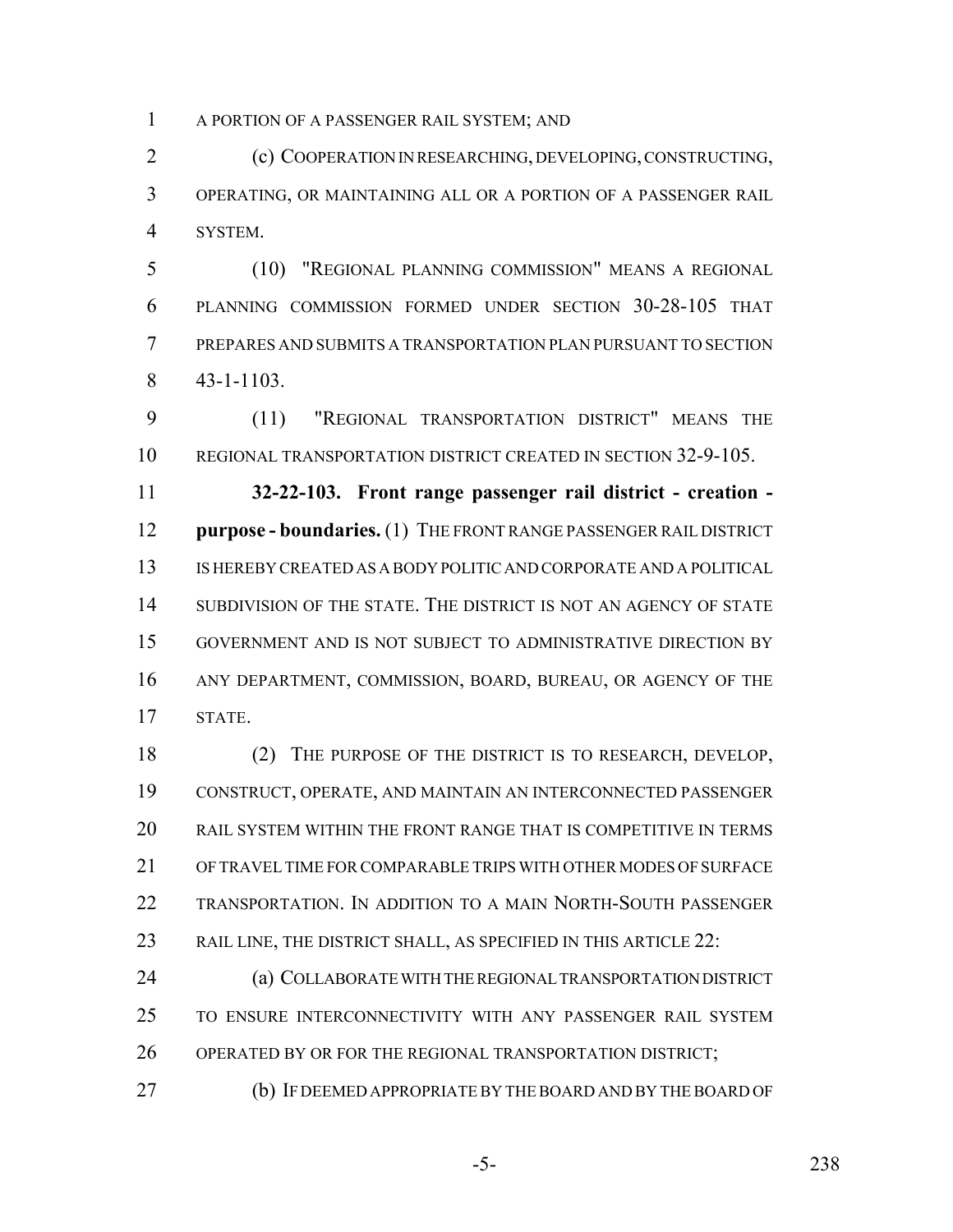THE REGIONAL TRANSPORTATION DISTRICT, SHARE CAPITAL COSTS ASSOCIATED WITH SHARED USE OF RAIL LINE INFRASTRUCTURE IN THE NORTHWEST RAIL LINE CORRIDOR FOR PASSENGER TRAIN SERVICE;

 (c) COLLABORATE WITH AMTRAK ON INTERCONNECTIVITY WITH AMTRAK'S SOUTHWEST CHIEF,CALIFORNIA ZEPHYR, AND WINTER PARK EXPRESS TRAINS, INCLUDING BUT NOT LIMITED TO REROUTING OF THE AMTRAK SOUTHWEST CHIEF PASSENGER TRAIN;

8 (d) COORDINATE WITH THE DEPARTMENT OF TRANSPORTATION TO ENSURE THAT ANY DISTRICT FRONT RANGE PASSENGER RAIL SYSTEM IS WELL-INTEGRATED INTO THE STATE'S MULTIMODAL TRANSPORTATION SYSTEM AND DOES NOT IMPAIR THE EFFICIENCY OR SAFETY OF OR OTHERWISE ADVERSELY AFFECT EXISTING TRANSPORTATION INFRASTRUCTURE OR OPERATIONS AND HOLD AT LEAST ONE JOINT 14 MEETING ANNUALLY OF THE BOARD AND THE TRANSPORTATION 15 COMMISSION CREATED IN SECTION 43-1-106 (1);

16 (e) HOLD AT LEAST ONE JOINT MEETING ANNUALLY OF THE BOARD 17 AND THE BOARD OF DIRECTORS OF THE I-70 COALITION, OR A SUCCESSOR ENTITY OF THE COALITION, TO ENSURE THAT ANY DISTRICT FRONT RANGE PASSENGER RAIL SYSTEM INTERCONNECTS WITH ANY PASSENGER RAIL SYSTEM THAT SERVES THE INTERSTATE HIGHWAY 70 MOUNTAIN CORRIDOR; AND

 (f) HOLD AT LEAST ONE JOINT MEETING ANNUALLY OF THE BOARD AND THE BOARD OF DIRECTORS OF THE REGIONAL TRANSPORTATION DISTRICT TO DISCUSS AND RESOLVE OPERATIONAL AND INTERCONNECTIVITY ISSUES.

26 (3) THE AREA THAT COMPRISES THE DISTRICT EXTENDS FROM WYOMING TO NEW MEXICO AND INCLUDES: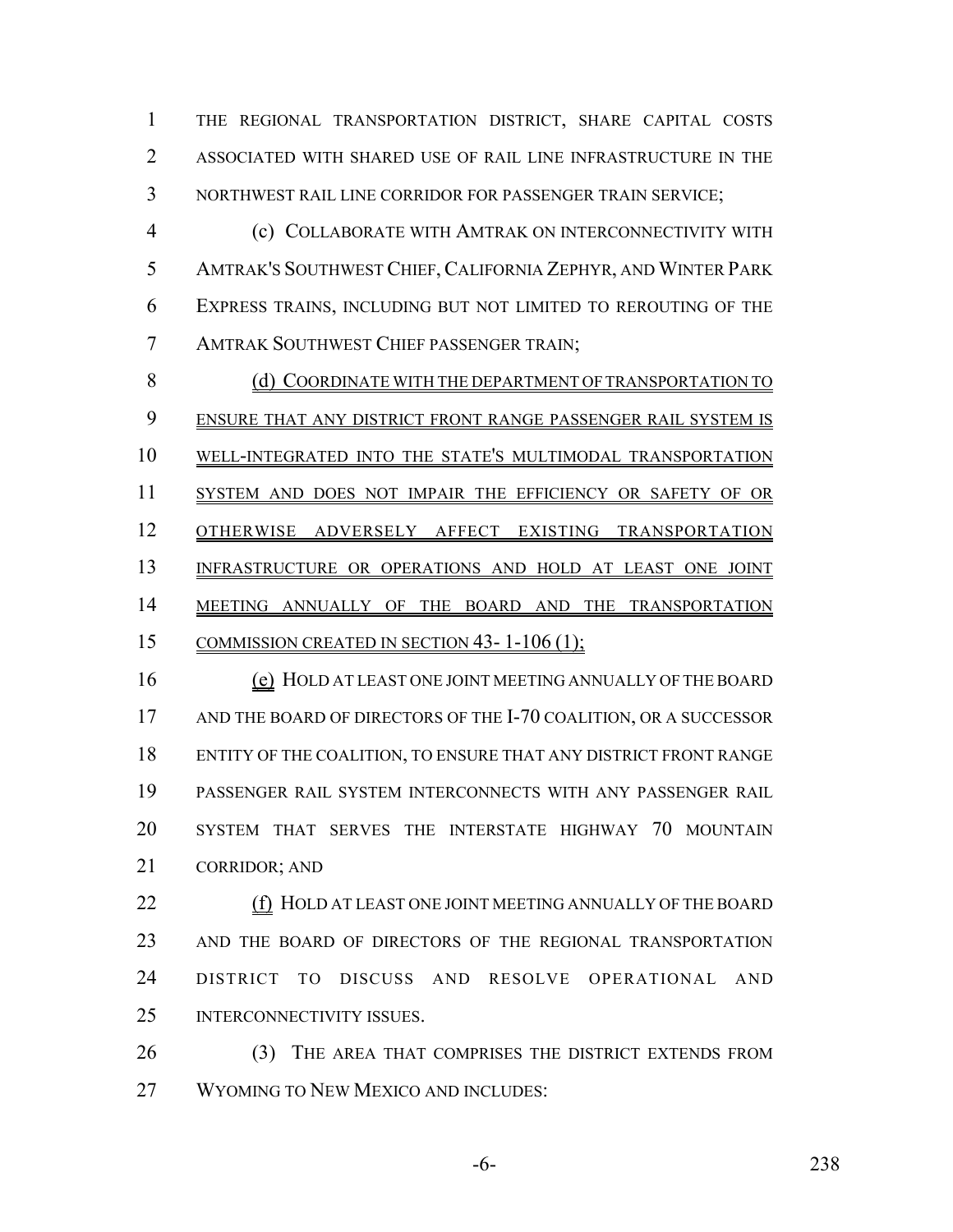(a) THE ENTIRETY OF THE CITY AND COUNTY OF BROOMFIELD AND 2 THE CITY AND COUNTY OF DENVER;

3 (b) ALL AREAS WITHIN ADAMS, ARAPAHOE, BOULDER, DOUGLAS, EL PASO, HUERFANO,JEFFERSON, LARIMER, LAS ANIMAS, PUEBLO, AND WELD COUNTIES THAT ARE LOCATED WITHIN THE TERRITORY OF A METROPOLITAN PLANNING ORGANIZATION;

 (c) ALL AREAS WITHIN HUERFANO, LAS ANIMAS, AND PUEBLO COUNTIES THAT ARE NOT LOCATED WITHIN THE TERRITORY OF A METROPOLITAN PLANNING ORGANIZATION AND ARE LOCATED WITHIN A COUNTY PRECINCT, AS DEFINED IN SECTION 1-1-104(30), THAT IS LOCATED WHOLLY OR PARTLY WITHIN FIVE MILES OF THE PUBLIC RIGHT-OF-WAY OF 12 INTERSTATE HIGHWAY 25; AND

 (d) ALL AREAS WITHIN LARIMER AND WELD COUNTIES THAT ARE 14 NOT LOCATED WITHIN THE TERRITORY OF A METROPOLITAN PLANNING ORGANIZATION AND ARE LOCATED WITHIN A COUNTY PRECINCT, AS 16 DEFINED IN SECTION 1-1-104 (30), THAT IS NORTH OF THE CITY OF FORT COLLINS AND IS LOCATED WHOLLY OR PARTLY WITHIN FIVE MILES OF THE PUBLIC RIGHT-OF-WAY OF INTERSTATE HIGHWAY 25.

 **32-22-104. Board of directors - appointment - meetings - compensation - conflicts of interest.** (1) THE DISTRICT IS GOVERNED BY 21 A BOARD OF DIRECTORS, WHICH CONSISTS OF:

 (a) SIX DIRECTORS APPOINTED BY THE GOVERNOR AND CONFIRMED 23 BY THE SENATE. OF THE DIRECTORS APPOINTED BY THE GOVERNOR, ONE MUST BE A REPRESENTATIVE OF ORGANIZED LABOR AND ONE MUST BE A REPRESENTATIVE OF A CONSERVATION ORGANIZATION WITH EXPERTISE IN TRANSIT-ORIENTED LAND USE PLANNING. THE GOVERNOR SHALL MAKE THE INITIAL APPOINTMENTS NO LATER THAN APRIL 1, 2022, AND THE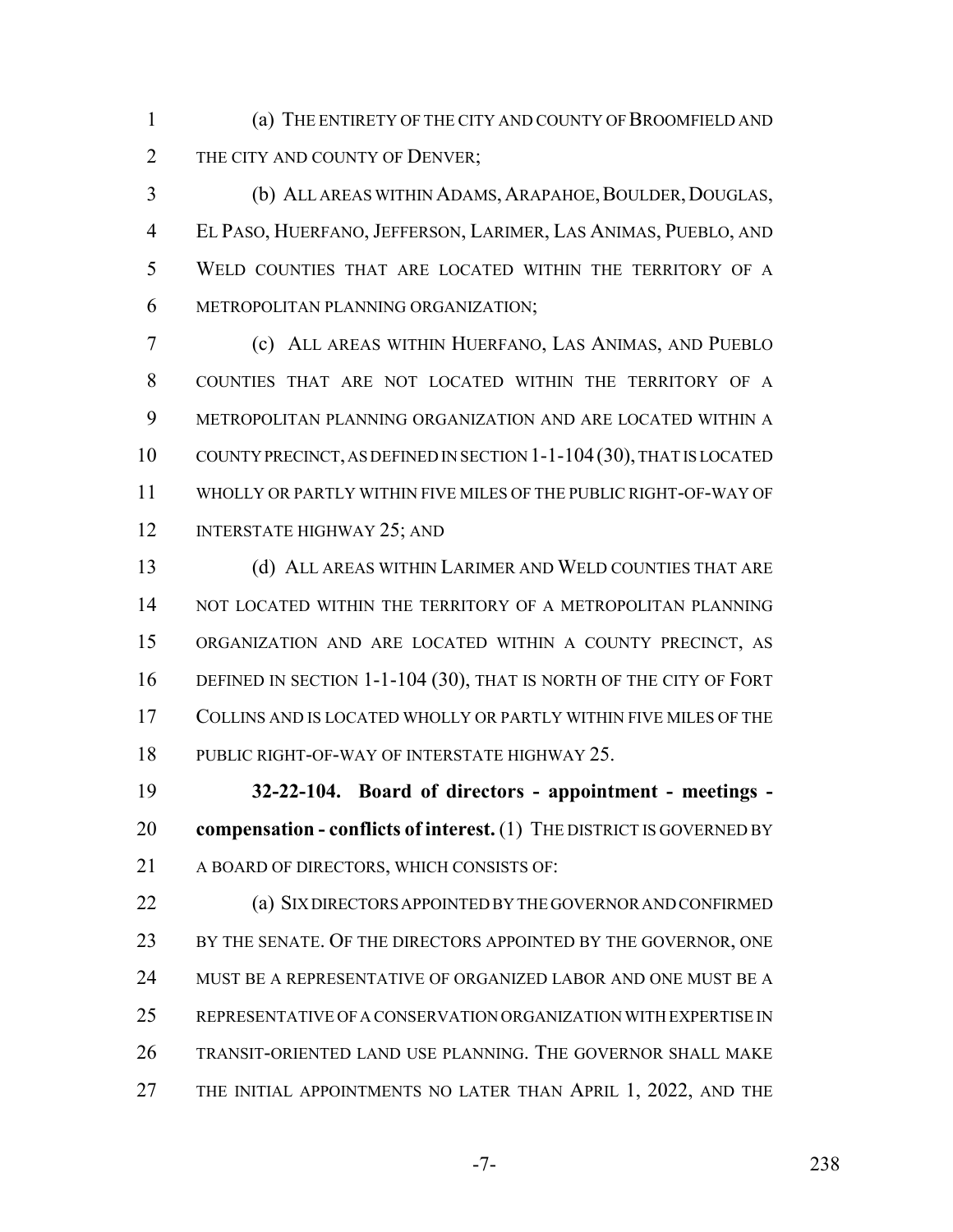INITIAL DIRECTORS APPOINTED MAY ACT AS DIRECTORS PENDING THEIR CONFIRMATION BY THE SENATE. DIRECTORS APPOINTED BY THE GOVERNOR PURSUANT TO THIS SUBSECTION (1)(a) ARE APPOINTED FOR FOUR-YEAR TERMS; EXCEPT THAT THE INITIAL TERMS OF THREE OF THE DIRECTORS ARE TWO YEARS.

 $(6)$  (b) (I) SUBJECT TO THE REQUIREMENTS OF SUBSECTION  $(1)(b)(II)$  OF THIS SECTION, EIGHT DIRECTORS APPOINTED SUBJECT TO SENATE CONFIRMATION BY METROPOLITAN PLANNING ORGANIZATIONS AND RURAL TRANSPORTATION PLANNING ORGANIZATIONS THAT CONDUCT TRANSPORTATION PLANNING FOR STATE TRANSPORTATION PLANNING REGIONS THAT INCLUDE TERRITORY OF THE DISTRICT AS FOLLOWS:

 (A) EACH METROPOLITAN PLANNING ORGANIZATION THAT REPRESENTS MORE THAN ONE MILLION FIVE HUNDRED THOUSAND RESIDENTS IN THE DISTRICT, WHICH INCLUDES THE DENVER REGIONAL 15 COUNCIL OF GOVERNMENTS, SHALL APPOINT THREE DIRECTORS;

 (B) EACH METROPOLITAN PLANNING ORGANIZATION THAT REPRESENTS MORE THAN SEVEN HUNDRED FIFTY THOUSAND RESIDENTS, 18 BUT FEWER THAN ONE MILLION RESIDENTS IN THE DISTRICT, WHICH 19 INCLUDES THE PIKES PEAK AREA COUNCIL OF GOVERNMENTS, SHALL 20 APPOINT TWO DIRECTORS;

**(C)** THE NORTH FRONT RANGE METROPOLITAN PLANNING 22 ORGANIZATION SHALL APPOINT ONE DIRECTOR;

 (D) THE PUEBLO AREA COUNCIL OF GOVERNMENTS SHALL APPOINT ONE DIRECTOR; AND

 (E) THE SOUTH CENTRAL COUNCIL OF GOVERNMENTS SHALL 26 APPOINT ONE DIRECTOR.

**(II) THE APPOINTING AUTHORITIES FOR THE DIRECTORS APPOINTED** 

-8- 238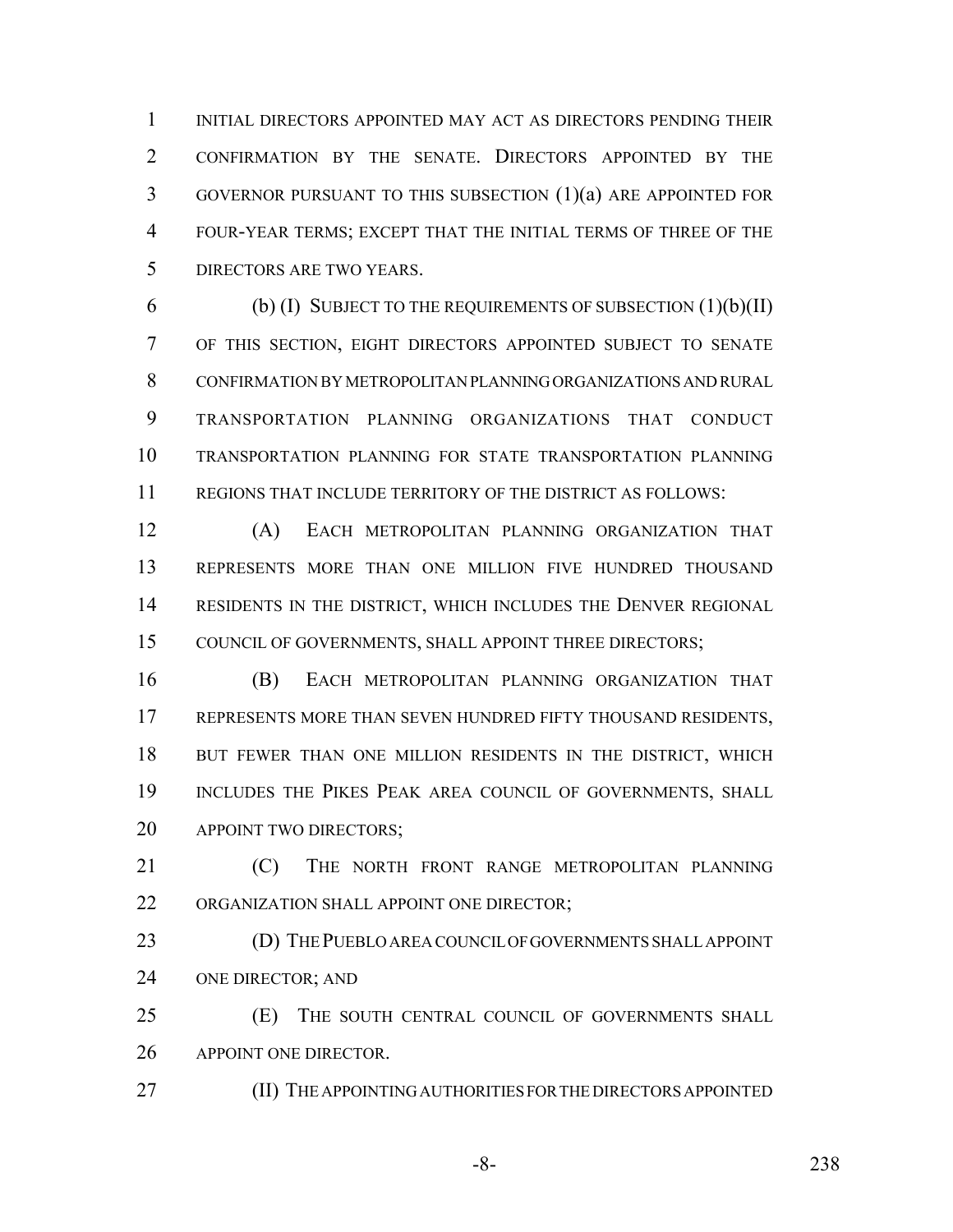PURSUANT TO SUBSECTION (1)(b)(I) OF THIS SECTION SHALL MAKE INITIAL APPOINTMENTS NO LATER THAN MARCH 1, 2022, AND THE INITIAL DIRECTORS APPOINTED MAY ACT AS DIRECTORS PENDING THEIR CONFIRMATION BY THE SENATE. DIRECTORS ARE APPOINTED FOR FOUR-YEAR TERMS; EXCEPT THAT THE INITIAL TERMS OF ONE OF THE 6 DIRECTORS APPOINTED PURSUANT TO SUBSECTION  $(1)(b)(I)(A)$  OF THIS SECTION, ONE OF THE DIRECTORS APPOINTED PURSUANT TO SUBSECTION (1)(b)(I)(B) OF THIS SECTION, THE DIRECTOR APPOINTED PURSUANT TO 9 SUBSECTION  $(1)(b)(I)(C)$  OF THIS SECTION, AND THE DIRECTOR APPOINTED 10 PURSUANT TO SUBSECTION  $(1)(b)(I)(E)$  of this section are two Years.

 (c) ONE DIRECTOR APPOINTED BY THE EXECUTIVE DIRECTOR OF THE DEPARTMENT OF TRANSPORTATION WHO SHALL SERVE AT THE PLEASURE OF THE EXECUTIVE DIRECTOR.THE EXECUTIVE DIRECTOR SHALL 14 MAKE THE APPOINTMENT NO LATER THAN DECEMBER 1, 2021.

 (d) (I) IF THE RESPECTIVE RAILROADS CHOOSE TO MAKE APPOINTMENTS, THREE ADVISORY NONVOTING DIRECTORS APPOINTED AS DESIGNATED REPRESENTATIVES OF RAILROADS THAT OPERATE IN THE STATE AS FOLLOWS:

 (A) ONE DIRECTOR APPOINTED BY THE CHIEF EXECUTIVE OFFICER 20 OF THE BNSF RAILWAY;

 (B) ONE DIRECTOR APPOINTED BY THE CHIEF EXECUTIVE OFFICER 22 OF THE UNION PACIFIC RAILROAD; AND

**(C)** ONE DIRECTOR APPOINTED BY THE CHIEF EXECUTIVE OFFICER OF THE NATIONAL RAILROAD PASSENGER CORPORATION, ALSO KNOWN AS AMTRAK.

26 (II) THE APPOINTING AUTHORITIES FOR ANY DIRECTORS APPOINTED 27 PURSUANT TO SUBSECTION  $(1)(d)(I)$  OF THIS SECTION SHALL MAKE INITIAL

-9- 238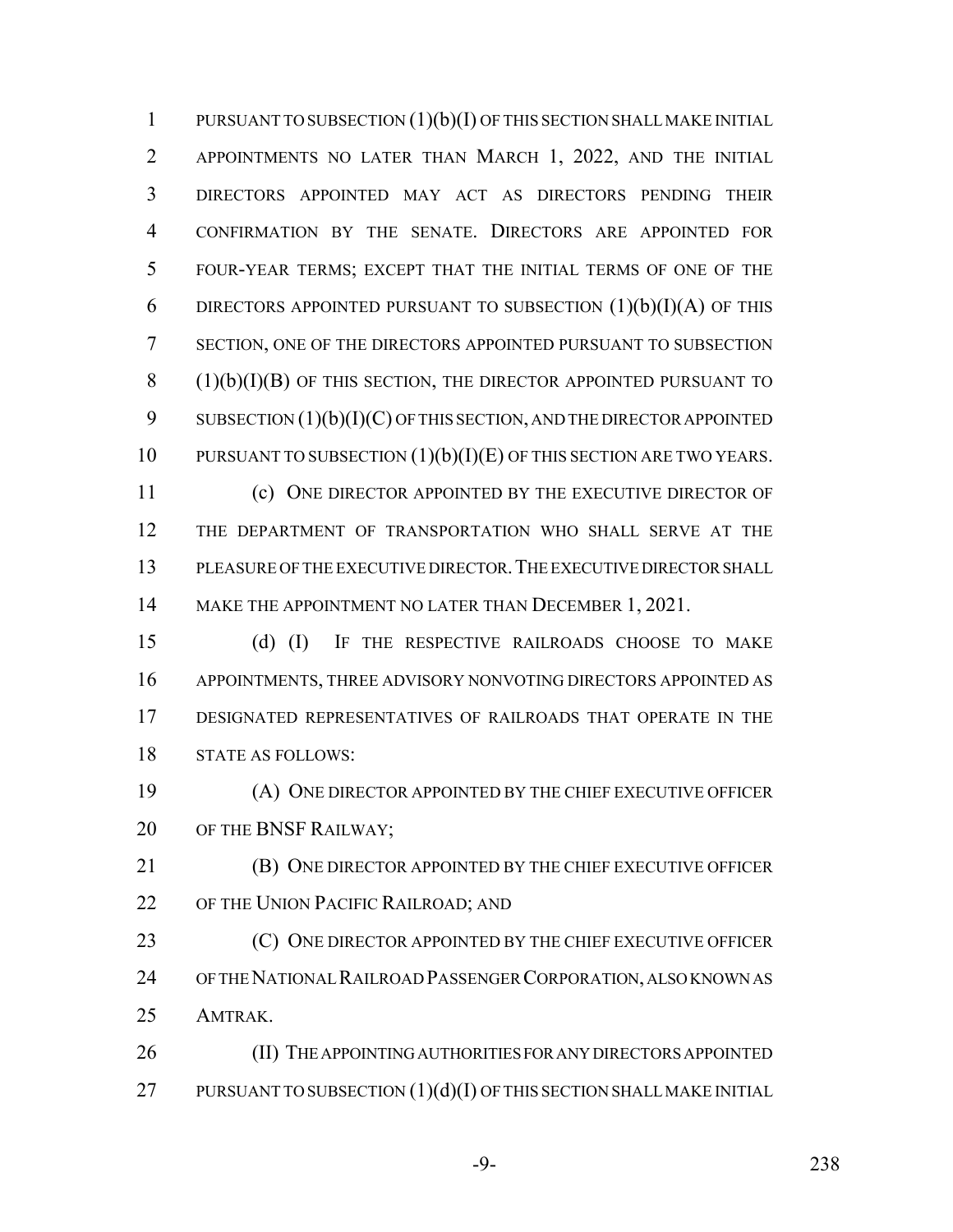APPOINTMENTS NO LATER THAN DECEMBER 1,2021.EACH SUCH DIRECTOR 2 SERVES AT THE PLEASURE OF THE APPOINTING AUTHORITY.

 (e) ONE ADVISORY NONVOTING DIRECTOR APPOINTED BY THE 4 BOARD OF DIRECTORS OF THE REGIONAL TRANSPORTATION DISTRICT. THE BOARD OF DIRECTORS SHALL MAKE THE INITIAL APPOINTMENT NO LATER THAN DECEMBER 1, 2021. THE DIRECTOR SHALL SERVE AT THE PLEASURE OF THE BOARD OF DIRECTORS, BUT THE APPOINTMENT MUST BE REAFFIRMED BY THE BOARD OF DIRECTORS OF THE REGIONAL TRANSPORTATION DISTRICT NOT LATER THAN FOUR YEARS FROM THE DATE 10 OF THE INITIAL APPOINTMENT AND NOT LATER THAN FOUR YEARS FROM THE DATE OF ANY SUBSEQUENT REAFFIRMATION.

 (f) IF THE RESPECTIVE GOVERNORS CHOOSE TO MAKE APPOINTMENTS, THE FOLLOWING TWO ADVISORY NONVOTING DIRECTORS: (I) A RESIDENT OF NEW MEXICO APPOINTED BY THE GOVERNOR OF NEW MEXICO TO REPRESENT COMMUNITIES IN NEW MEXICO WHO SHALL

16 SERVE AT THE PLEASURE OF THE GOVERNOR OF NEW MEXICO; AND

 (II) A RESIDENT OF WYOMING APPOINTED BY THE GOVERNOR OF WYOMING TO REPRESENT COMMUNITIES IN WYOMING WHO SHALL SERVE 19 AT THE PLEASURE OF THE GOVERNOR OF WYOMING.

20 (2) (a) THE BOARD SHALL CONVENE FOR ITS FIRST MEETING NO LATER THAN MAY 15, 2022, AND SHALL, AT THAT MEETING, SELECT A CHAIRPERSON AND VICE-CHAIRPERSON FROM AMONG ITS MEMBERSHIP. THE BOARD SHALL ALSO DETERMINE HOW TO INSTRUCT THE STATE 24 TREASURER TO COMPLETE THE TRANSFER, NO LATER THAN JUNE 15, 2022, OF ANY REMAINING BALANCE OF THE SOUTHWEST CHIEF RAIL LINE ECONOMIC DEVELOPMENT, RURAL TOURISM, AND INFRASTRUCTURE REPAIR AND MAINTENANCE FUND, AS THAT FUND EXISTED BEFORE THE REPEAL OF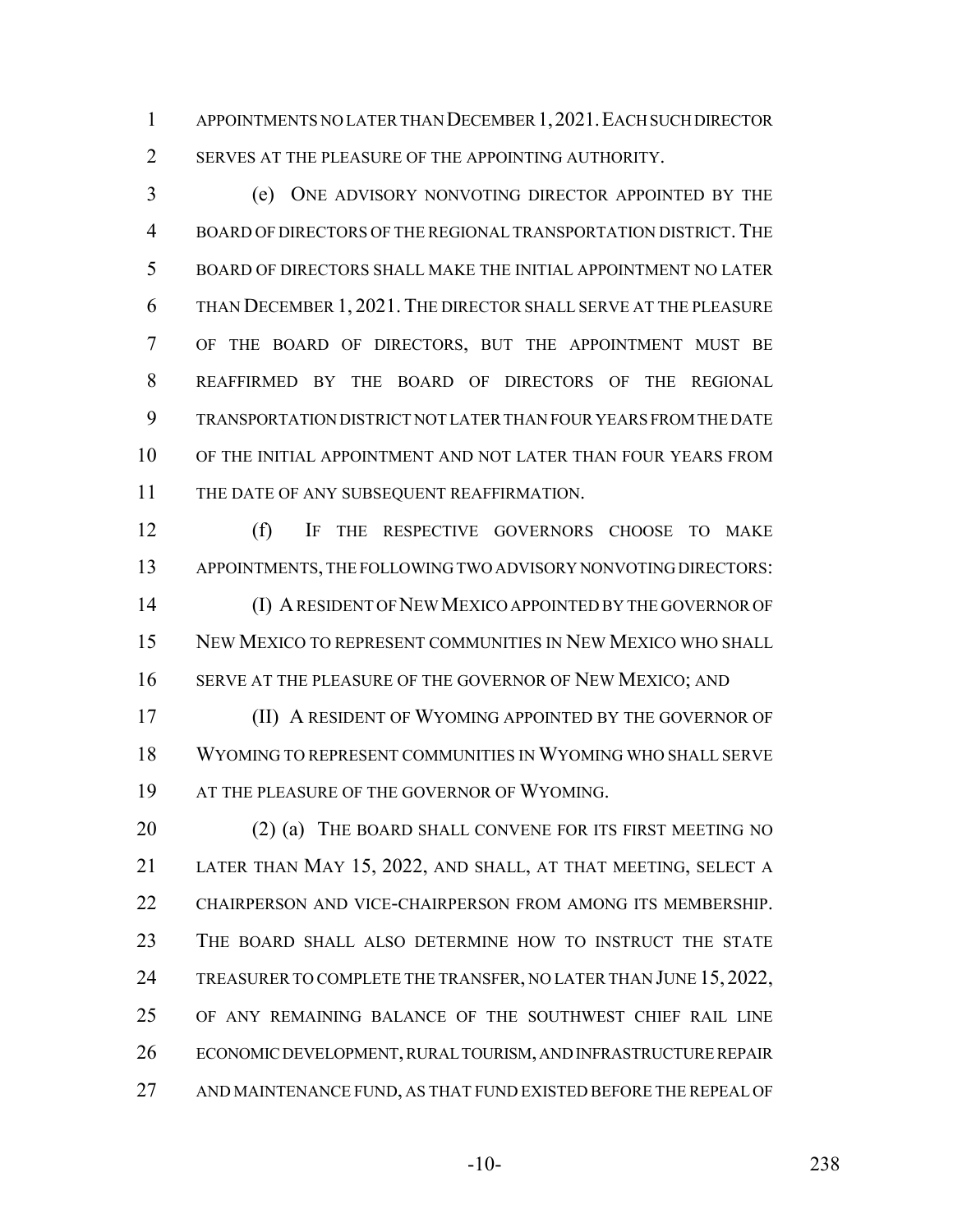1 SECTION 43-4-1002 BY SENATE BILL 21-238, ENACTED IN 2021, TO THE DISTRICT.

 (b) (I) THE BOARD SHALL CONDUCT ALL BUSINESS AT PUBLIC MEETINGS.WHENEVER PRACTICABLE, THE BOARD SHALL LIVE BROADCAST ITS MEETINGS, AND THE BOARD SHALL PROVIDE REASONABLE ACCOMMODATIONS TO ALLOW PERSONS WITH DISABILITIES TO ATTEND, LISTEN TO, OR WATCH BOARD MEETINGS.

 (II) THE BOARD SHALL MAKE AN AUDIO OR AUDIO-VIDEO RECORDING OF EACH BOARD MEETING AVAILABLE ON THE DISTRICT'S WEBSITE.

11 (III) THE PROVISIONS OF PART 4 OF ARTICLE 6 OF TITLE 24 APPLY 12 TO ALL BOARD MEETINGS.

 (c) A MAJORITY OF THE VOTING DIRECTORS OF THE BOARD CONSTITUTES A QUORUM, AND A MAJORITY OF A QUORUM MAY MAKE 15 BINDING DECISIONS FOR THE BOARD. ADVISORY NONVOTING MEMBERS OF THE BOARD MAY PARTICIPATE, IN A NONVOTING CAPACITY, IN ALL BOARD MEETINGS, INCLUDING EXECUTIVE SESSIONS. BY A TWO-THIRDS VOTE OF THE VOTING DIRECTORS OF THE BOARD, THE BOARD MAY ADD ADDITIONAL ADVISORY NONVOTING MEMBERS TO THE BOARD FOR EITHER FIXED TERMS OF FOUR YEARS OR FOR SERVICE AT THE PLEASURE OF A MAJORITY OF THE 21 VOTING DIRECTORS OF THE BOARD.

22 (d) DIRECTORS OF THE BOARD, INCLUDING ADVISORY NONVOTING DIRECTORS, RECEIVE NO COMPENSATION FOR THEIR SERVICES; EXCEPT THAT DIRECTORS MAY RECEIVE PER DIEM PAYMENTS FOR DAYS SPENT WORKING ON DISTRICT MATTERS AND MAY BE REIMBURSED BY THE DISTRICT FOR THEIR NECESSARY EXPENSES WHILE SERVING AS DIRECTORS OF THE BOARD.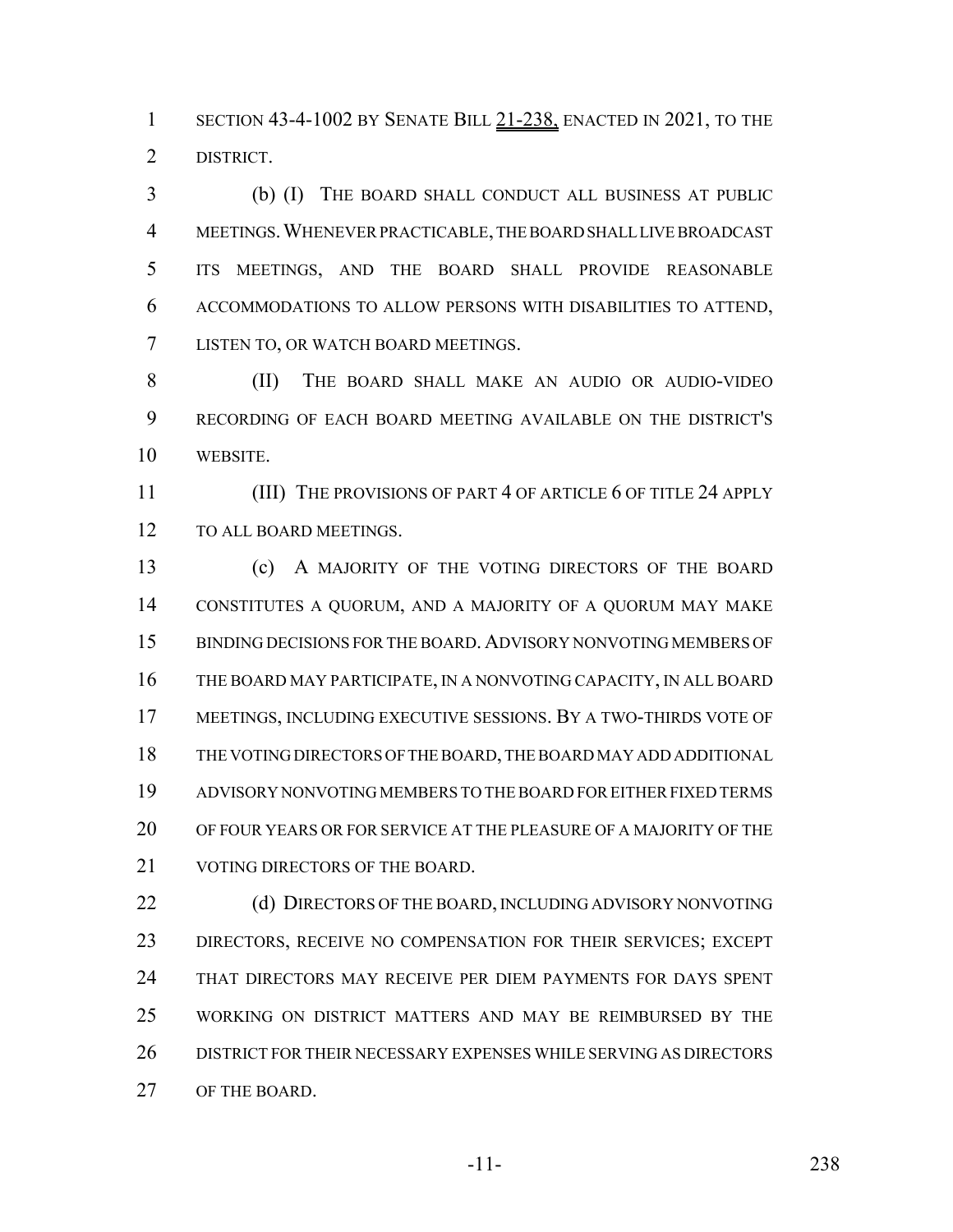(e) A DIRECTOR OF THE BOARD SHALL DISQUALIFY HIMSELF OR 2 HERSELF FROM VOTING ON ANY ISSUE WITH RESPECT TO WHICH HE OR SHE HAS A CONFLICT OF INTEREST, UNLESS THE DIRECTOR HAS DISCLOSED THE CONFLICT OF INTEREST IN COMPLIANCE WITH SECTION 18-8-308.

 (f) DIRECTORS OF THE BOARD AND OFFICERS AND EMPLOYEES OF THE DISTRICT ARE PUBLIC EMPLOYEES FOR PURPOSES OF THE "COLORADO GOVERNMENTAL IMMUNITY ACT", ARTICLE 10 OF TITLE 24.

 **32-22-105. Board of directors - powers and duties.** 9 (1) (a) EXCEPT AS OTHERWISE PROVIDED IN THIS SUBSECTION  $(1)(a)$ , THE BOARD, ACTING BY A MAJORITY VOTE OF A QUORUM OF ITS TOTAL MEMBERSHIP, SHALL EXERCISE AND PERFORM ALL POWERS, PRIVILEGES, AND DUTIES VESTED IN OR IMPOSED UPON THE DISTRICT PURSUANT TO THIS ARTICLE 22. THE BOARD MAY DELEGATE ANY OF ITS POWERS TO ITS OFFICERS AND EMPLOYEES; EXCEPT THAT, TO ENSURE THAT THE PUBLIC INTEREST IS REPRESENTED IN POLICY DECISIONS, THE BOARD SHALL NOT 16 DELEGATE ANY OF THE FOLLOWING:

(I) ADOPTION OF BOARD POLICY AND PROCEDURES;

 (II) APPROVAL OF PASSENGER RAIL ROUTES AND STATION LOCATIONS WITH COLLABORATION OF LOCAL GOVERNMENTS WITH 20 RESPECT TO SPECIFIC LOCATIONS;

**(III) RATIFICATION OF LAND ACQUISITION BY NEGOTIATED SALE;**  (IV) INSTITUTION OF AN EMINENT DOMAIN ACTION, WHICH MAY BE 23 AT A PUBLIC HEARING OR IN EXECUTIVE SESSION;

- **(V) INITIATING OR CONTINUING LEGAL ACTION;**
- (VI) ESTABLISHMENT OF FARES AND OTHER USER FEE POLICIES;
- (VII) REFERRAL OF BALLOT ISSUES SEEKING VOTER APPROVAL FOR
- 27 THE DISTRICT TO LEVY TAXES OR ISSUE OR REFINANCE BONDS; AND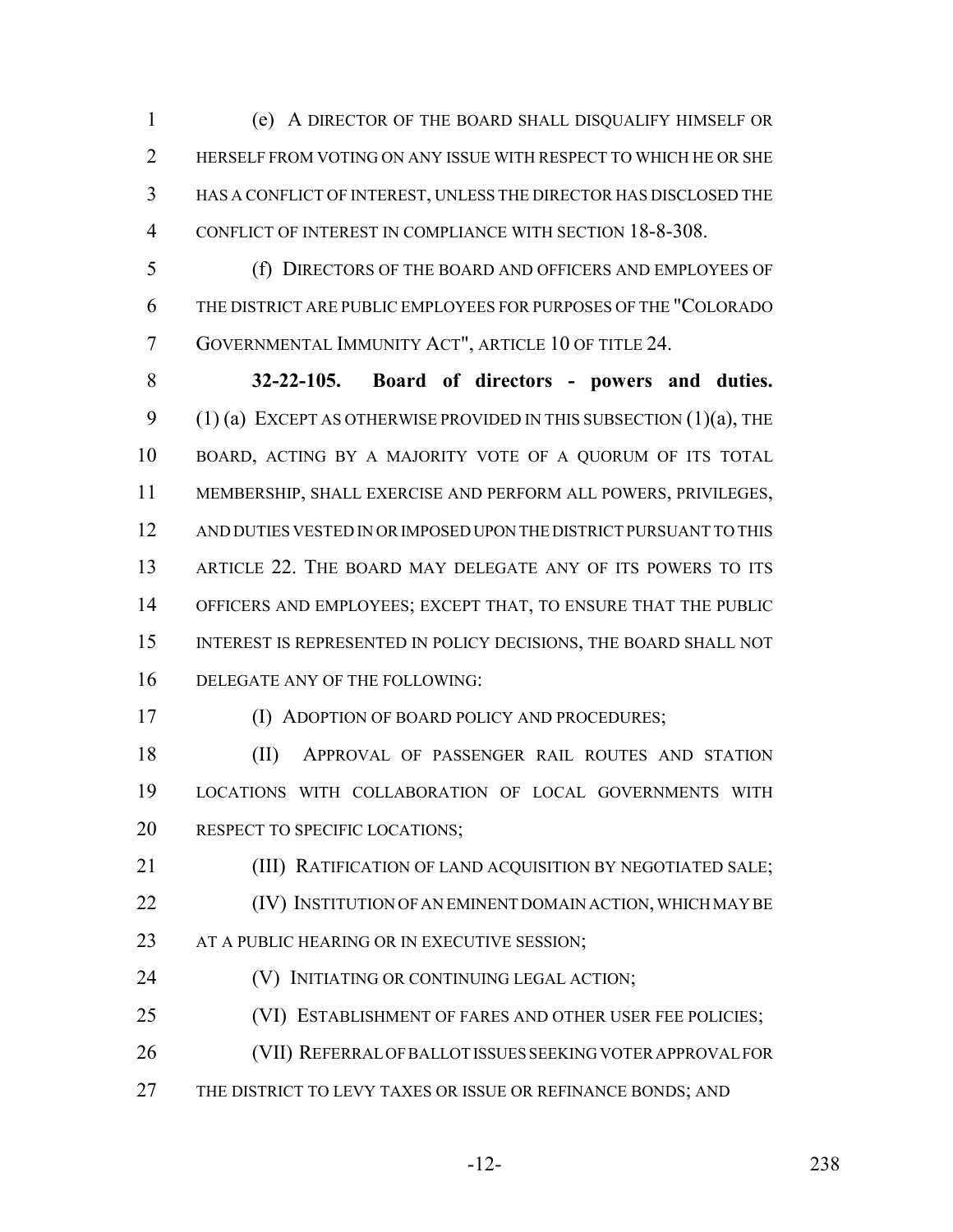(VIII) THE POWER TO ENTER INTO CONTRACTS ON BEHALF OF THE DISTRICT, INCLUDING BUT NOT LIMITED TO INTERGOVERNMENTAL AGREEMENTS AND CONTRACTS FOR PUBLIC-PRIVATE PARTNERSHIPS.

 (b) THE BOARD SHALL PROMULGATE AND ADHERE TO POLICIES AND PROCEDURES THAT GOVERN ITS CONDUCT AND PROVIDE MEANINGFUL OPPORTUNITIES FOR PUBLIC INPUT. THE POLICIES MUST INCLUDE STANDARDS AND PROCEDURES FOR CALLING AN EMERGENCY MEETING.

 (2) IN ADDITION TO ALL OTHER POWERS OF THE DISTRICT GRANTED BY THIS ARTICLE 22 TO BE EXERCISED BY THE BOARD ON BEHALF OF THE DISTRICT, THE BOARD HAS THE FOLLOWING POWERS:

 (a) TO ELECT A CHAIRPERSON AND VICE-CHAIRPERSON FROM AMONG ITS MEMBERSHIP;

(b) TO ADOPT BYLAWS;

 (c) TO FIX THE TIME AND PLACE OF ITS MEETINGS AND, CONSISTENT 15 WITH THE PROVISIONS OF PART 4 OF ARTICLE 6 OF TITLE 24, THE METHOD 16 OF PROVIDING NOTICE OF THE MEETINGS;

 (d) TO MAKE AND PASS ORDERS AND RESOLUTIONS NECESSARY FOR THE GOVERNMENT AND MANAGEMENT OF THE AFFAIRS OF THE DISTRICT AND THE EXECUTION OF THE DISTRICT'S POWERS AND DUTIES;

20 (e) TO ADOPT AND USE A SEAL;

 (f) TO MAINTAIN OFFICES AT ANY PLACE OR PLACES WITHIN THE 22 DISTRICT THAT IT MAY DESIGNATE;

 (g) TO APPOINT, HIRE, RETAIN, AND TERMINATE EMPLOYEES, AGENTS, ENGINEERS, ATTORNEYS, ACCOUNTANTS, AUDITORS, FINANCIAL ADVISERS, INVESTMENT BANKERS, AND OTHER PROFESSIONAL CONSULTANTS;

(h) TO PRESCRIBE METHODS FOR AUDITING AND ALLOWING OR

-13- 238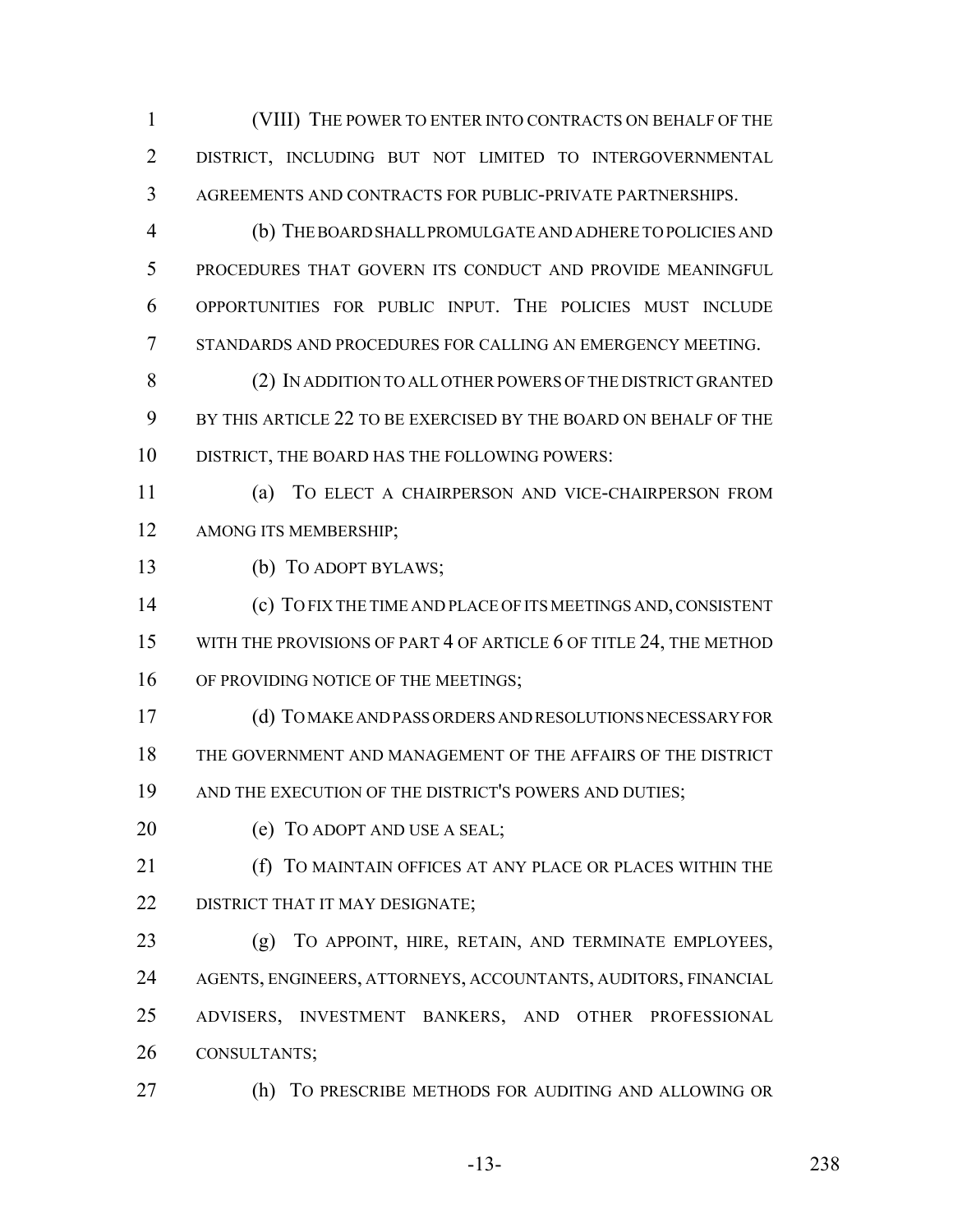REJECTING CLAIMS AND DEMANDS; FOR THE LETTING OF CONTRACTS FOR THE CONSTRUCTION OF IMPROVEMENTS, WORKS, OR STRUCTURES; FOR THE ACQUISITION OF EQUIPMENT; OR FOR THE PERFORMANCE OR FURNISHING OF LABOR, MATERIALS, OR SUPPLIES THAT MAY BE REQUIRED TO CARRY 5 OUT THE PURPOSES OF THIS ARTICLE 22; AND

 (i) TO APPOINT SUBCOMMITTEES OF THE BOARD AND ADVISORY COMMITTEES AND DEFINE THE DUTIES OF SUCH SUBCOMMITTEES AND ADVISORY COMMITTEES.

 **32-22-106. District - general powers and duties - funds created.** (1) IN ADDITION TO ANY OTHER POWERS GRANTED TO THE DISTRICT BY THIS ARTICLE 22, THE DISTRICT HAS THE FOLLOWING POWERS:

(a) TO HAVE PERPETUAL EXISTENCE;

(b) TO SUE AND BE SUED;

**(c) (I) TO ENTER INTO CONTRACTS AND AGREEMENTS WITH ANY**  PERSON, INCLUDING THE UNITED STATES DEPARTMENT OF TRANSPORTATION AND AMTRAK, AS NECESSARY TO EXERCISE ITS POWERS AND FULFILL ITS DUTIES. THE POWER TO CONTRACT INCLUDES BUT IS NOT LIMITED TO:

 (A) THE POWER TO ENTER INTO MEMORANDUMS OF UNDERSTANDING AND INTERGOVERNMENTAL AGREEMENTS WITH OTHER GOVERNMENTAL ENTITIES, INCLUDING STATES THAT BORDER COLORADO, 22 AND TO ENTER INTO PUBLIC-PRIVATE PARTNERSHIPS; AND

**(B)** THE POWER TO NEGOTIATE AND ENTER INTO AGREEMENTS WITH ANY PERSON OR PUBLIC ENTITY FOR THE PROVISION OF RETAIL AND COMMERCIAL GOODS AND SERVICES TO THE PUBLIC AT OR ADJACENT TO PASSENGER RAIL STATIONS OR FOR THE PROVISION OF RESIDENTIAL USES OR OTHER USES AT OR ADJACENT TO SUCH FACILITIES.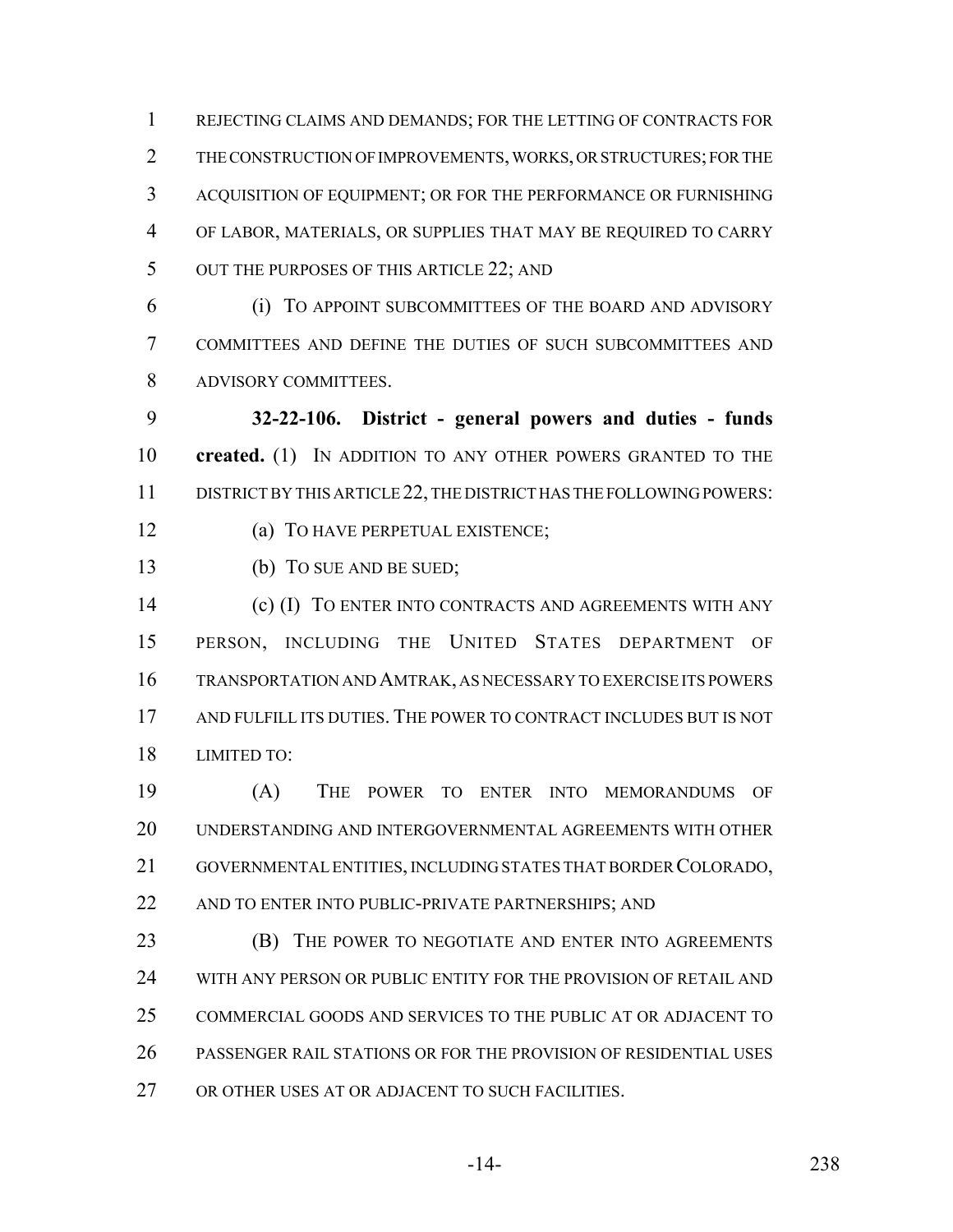(II) ANY DEVELOPMENT OF ANY PORTION OF A PASSENGER RAIL STATION OR ADJACENT PROPERTY MADE AVAILABLE BY THE DISTRICT TO A THIRD PARTY FOR THE PROVISION OF RETAIL OR COMMERCIAL GOODS OR SERVICES OR FOR THE PROVISION OF RESIDENTIAL USES OR OTHER USES IS SUBJECT TO ALL APPLICABLE LOCAL ZONING ORDINANCES;

 (d) TO DEPOSIT AND INVEST DISTRICT MONEY AS AUTHORIZED BY 7 PART 6 OF ARTICLE 75 OF TITLE 24;

 (e) SUBJECT TO SECTION 32-22-109, TO BORROW MONEY AND ISSUE DISTRICT SECURITIES EVIDENCING THE BORROWING;

 (f) TO RECEIVE FEDERAL MONEY AND GRANTS AND COLLABORATE WITH AMTRAK AND THE UNITED STATES DEPARTMENT OF TRANSPORTATION;

 (g) TO RESEARCH, DEVELOP, FINANCE, CONSTRUCT, OPERATE, AND MAINTAIN AN INTERCONNECTED PASSENGER RAIL SYSTEM THAT COEXISTS WITH TRANSPORTATION OF FREIGHT BY RAIL WITHIN THE DISTRICT. THIS POWER INCLUDES BUT IS NOT LIMITED TO THE POWER TO:

 (I) ENTER ONTO LAND WITHIN THE DISTRICT TO CONDUCT NECESSARY SURVEYS, BORINGS, SOUNDINGS, AND EXAMINATIONS SUBJECT TO THE REQUIREMENT THAT ENTRY ONTO ANY LAND OWNED BY THE UNION PACIFIC RAILROAD OR THE BNSF RAILWAY MUST BE DONE IN 21 ACCORDANCE WITH THEIR RESPECTIVE AUTHORIZATION AND APPROVAL PROTOCOLS;

 (II) CONSTRUCT, MANAGE, OPERATE, AND MAINTAIN INTEGRAL BUILDINGS, WORKS, AND IMPROVEMENTS;

 (III) HOLD PUBLIC HEARINGS AT WHICH TESTIMONY FROM INTERESTED MEMBERS OF THE PUBLIC IS ALLOWED;

**(IV) CONSULT WITH THE DEPARTMENT OF TRANSPORTATION, THE** 

-15- 238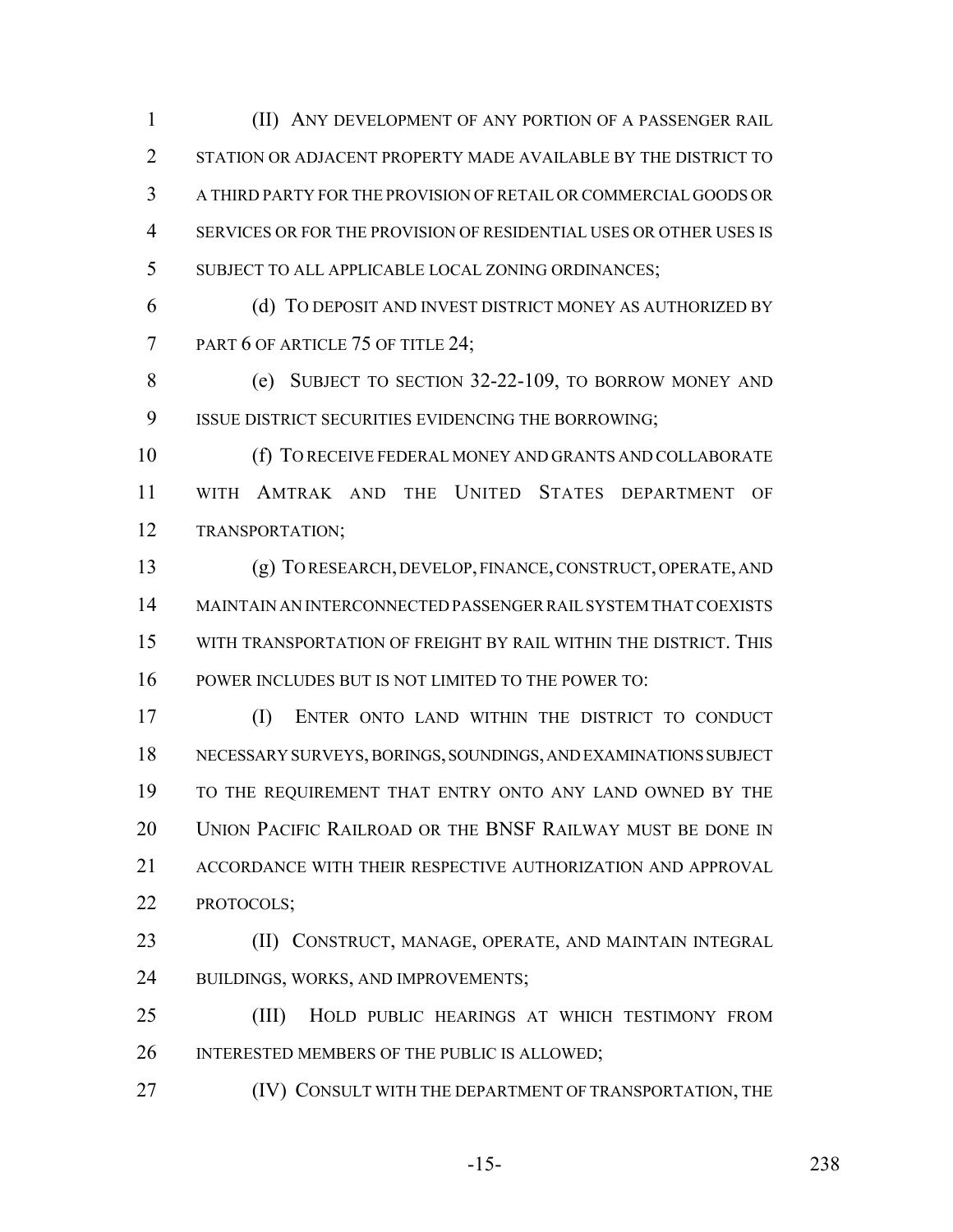COUNTIES AND MUNICIPALITIES OF THE STATE, AFFECTED METROPOLITAN PLANNING ORGANIZATIONS AND REGIONAL PLANNING COMMISSIONS, AND AFFECTED TRANSIT PROVIDERS; AND

(V) CONSIDER CONTEXT-SENSITIVE SOLUTIONS.

 (h) THE BOARD, WITH COLLABORATION OF LOCAL GOVERNMENTS WITH RESPECT TO SPECIFIC LOCATIONS, SHALL DETERMINE ROUTE AND STATION LOCATIONS OF A PASSENGER RAIL SYSTEM;

8 (i) TO SPECIFY STRUCTURAL AND PERFORMANCE SPECIFICATIONS, INCLUDING BUT NOT LIMITED TO SAFETY STANDARDS CONSISTENT WITH FEDERAL AND STATE LAWS, REGULATIONS, AND RULES, FOR A PASSENGER RAIL SYSTEM;

 (j) TO EVALUATE AND SELECT APPROPRIATE TECHNOLOGIES FOR A PASSENGER RAIL SYSTEM;

 (k) TO PURCHASE, LEASE, LEASE WITH AN OPTION TO PURCHASE, CONDEMN, OR OTHERWISE LAWFULLY ACQUIRE, TO SELL, LEASE, LEASE WITH AN OPTION TO PURCHASE, CONCESSION LEASE, OR OTHERWISE LAWFULLY DISPOSE OF, AND TO MORTGAGE OR PLEDGE REAL OR PERSONAL PROPERTY AND ANY INTEREST THEREIN, INCLUDING EASEMENTS, RIGHTS-OF-WAY, AND CONCESSION LEASES;

20 (1) TO ACCEPT REAL OR PERSONAL PROPERTY AND OTHER CONVEYANCES UPON SUCH TERMS AND CONDITIONS AS THE BOARD MAY APPROVE;

 (m) TO ISSUE REQUESTS FOR PROPOSALS AND AWARD CONTRACTS TO PRIVATE SECTOR BUSINESS ENTITIES FOR PERFORMANCE OF ANY COMPONENT OF THE DESIGN, DEVELOPMENT, FINANCING, CONSTRUCTION, 26 OPERATION, OR MAINTENANCE OF A PASSENGER RAIL SYSTEM;

(n) TO ESTABLISH TIMELINES FOR THE DEVELOPMENT AND

-16- 238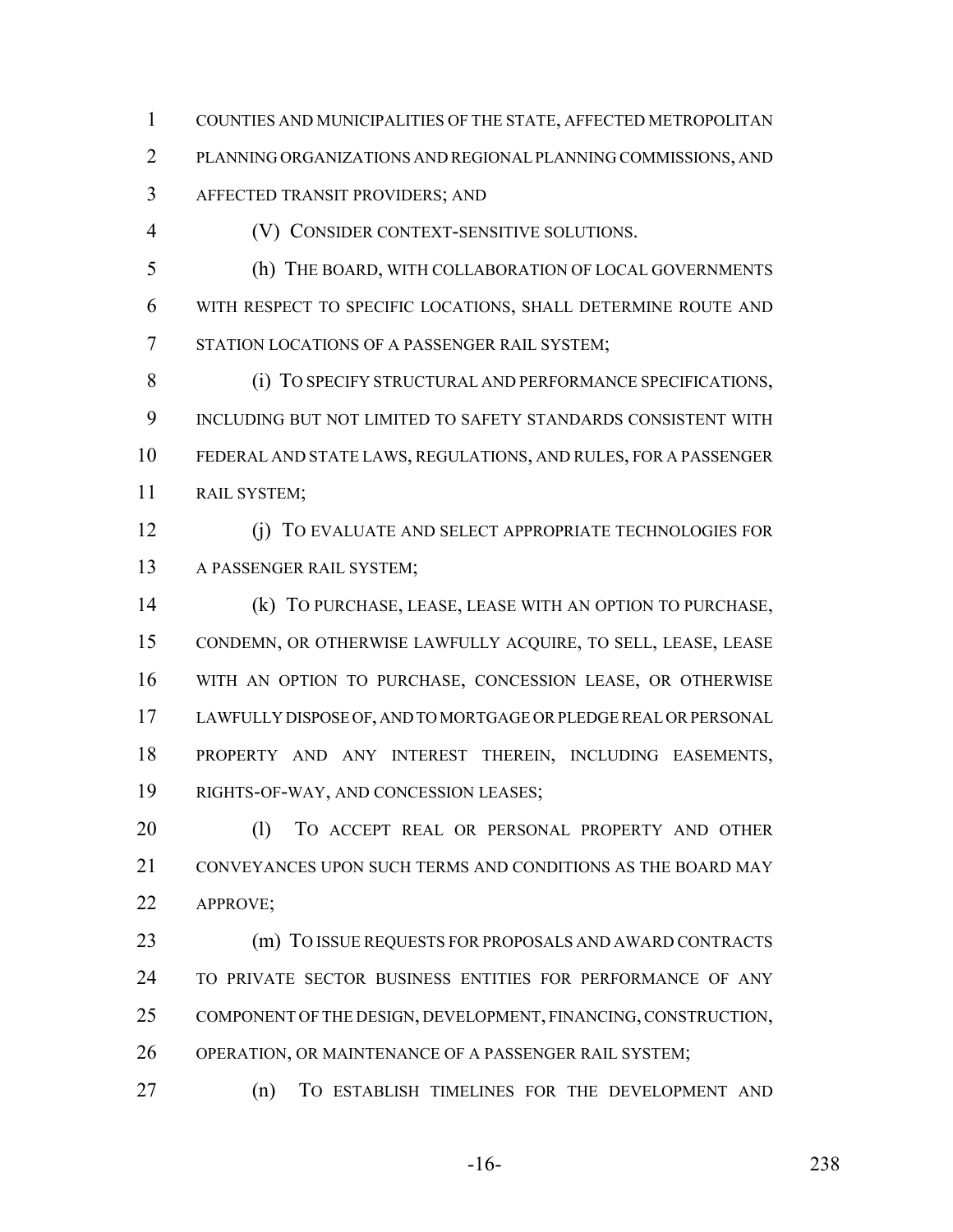CONSTRUCTION OF A PASSENGER RAIL SYSTEM;

 (o) TO ESTABLISH AND COLLECT FARES AND OTHER USER FEES FOR THE USE OF A PASSENGER RAIL SYSTEM WITHOUT THE FARES AND FEES BEING SUBJECT TO ANY SUPERVISION OR REGULATION BY ANY BOARD, AGENCY, COMMISSION, OR OFFICIAL; EXCEPT THAT ANY FEES, TOLLS, RATES, AND CHARGES IMPOSED FOR THE USE OF ANY PASSENGER RAIL SYSTEM SHALL BE FIXED AND ADJUSTED SO THAT THE FEES, TOLLS, RATES, AND CHARGES COLLECTED, ALONG WITH OTHER REVENUE, IF ANY, OF THE DISTRICT ARE AT LEAST SUFFICIENT TO REPAY ANY BONDS ISSUED 10 PURSUANT TO THIS ARTICLE 22;

 (p) UPON A MAJORITY VOTE OF THE REGISTERED VOTERS OF THE 12 DISTRICT VOTING ON THE ISSUE AS REQUIRED BY SECTION 32-22-109, TO EXERCISE TAXING AUTHORITY COMMON TO SPECIAL DISTRICTS AS SPECIFIED IN SECTION 32-1-1101 (1)(a) AND (1)(b);

 (q) (I) UPON A MAJORITY VOTE OF THE REGISTERED VOTERS OF THE DISTRICT VOTING ON THE ISSUE AS REQUIRED BY SECTION 32-22-109, TO LEVY A SALES TAX OR A USE TAX, OR BOTH, THROUGHOUT THE DISTRICT 18 AT A MAXIMUM RATE OF EIGHT-TENTHS OF ONE PERCENT UPON EVERY TRANSACTION OR OTHER INCIDENT WITH RESPECT TO WHICH A SALES OR USE TAX IS LEVIED BY THE STATE. THE EXECUTIVE DIRECTOR OF THE DEPARTMENT OF REVENUE SHALL COLLECT, ADMINISTER, AND ENFORCE THE SALES OR USE TAX, TO THE EXTENT FEASIBLE, IN THE MANNER PROVIDED IN SECTION 29-2-106. THE EXECUTIVE DIRECTOR SHALL MAKE MONTHLY DISTRIBUTIONS OF THE TAX COLLECTIONS TO THE DISTRICT, WHICH SHALL APPLY THE PROCEEDS SOLELY TO THE DEVELOPMENT, FINANCING, CONSTRUCTION, OPERATION, OR MAINTENANCE OF A PASSENGER RAIL SYSTEM. THE DEPARTMENT SHALL RETAIN AN AMOUNT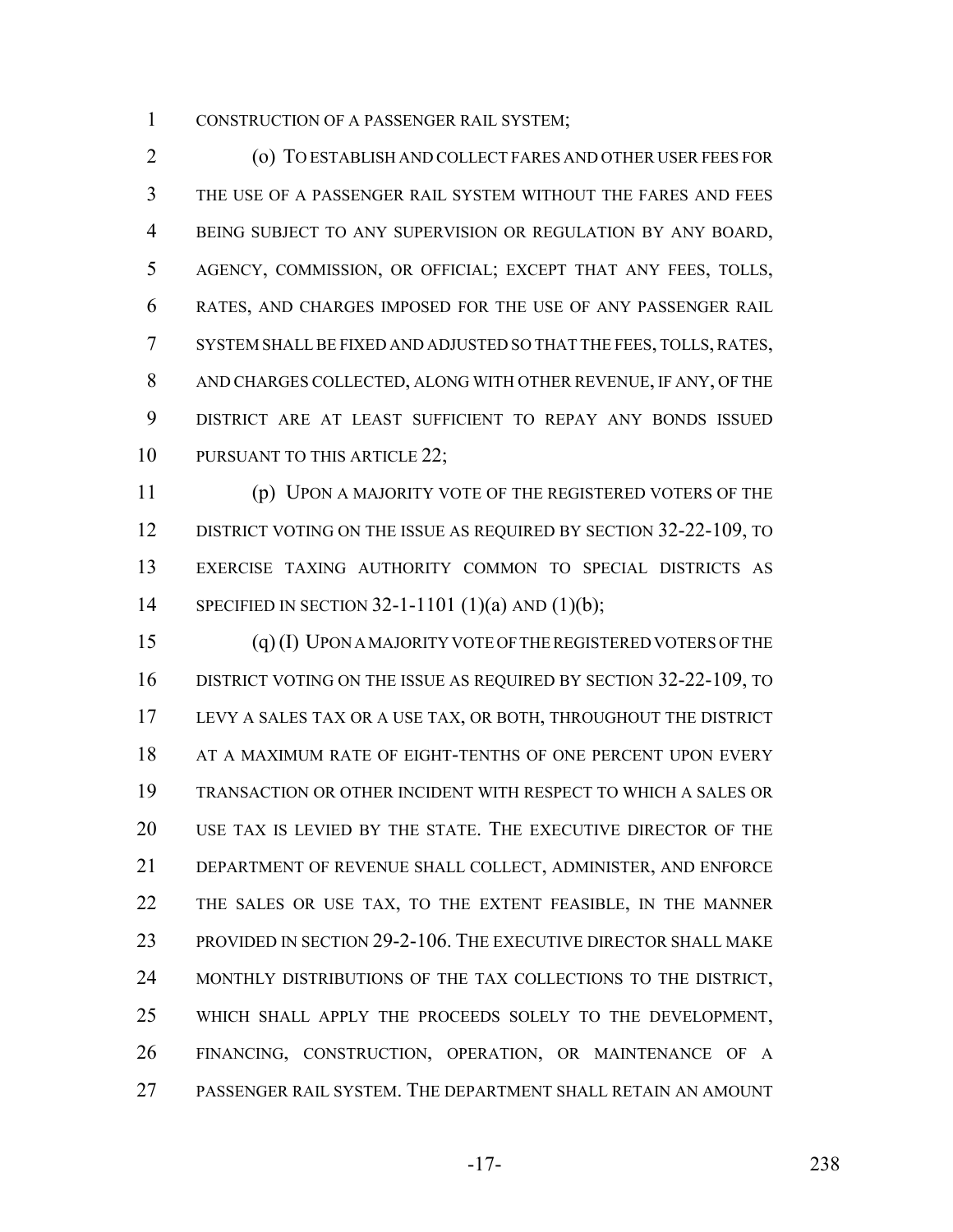NOT TO EXCEED THE NET INCREMENTAL COST OF THE COLLECTION, ADMINISTRATION, AND ENFORCEMENT OF THE SALES TAX OR USE TAX, OR BOTH, AND SHALL TRANSMIT THE AMOUNT TO THE STATE TREASURER, WHO SHALL CREDIT IT TO THE FRONT RANGE PASSENGER RAIL DISTRICT SALES AND USE TAX FUND, WHICH FUND IS HEREBY CREATED. ALL MONEY SO RETAINED IS HEREBY CONTINUOUSLY APPROPRIATED FROM THE FUND TO THE DEPARTMENT TO THE EXTENT NECESSARY FOR THE DEPARTMENT'S COLLECTION, ADMINISTRATION, AND ENFORCEMENT OF THIS SUBSECTION 9 (1)(q). ANY MONEY REMAINING IN THE FUND ATTRIBUTABLE TO TAXES COLLECTED IN THE PRIOR FISCAL YEAR SHALL BE TRANSMITTED TO THE DISTRICT; EXCEPT THAT, BEFORE THE TRANSMISSION TO THE DISTRICT OF 12 SUCH MONEY, ANY MONEY APPROPRIATED FROM THE GENERAL FUND TO THE DEPARTMENT FOR THE COLLECTION, ADMINISTRATION, AND ENFORCEMENT OF THE TAX FOR THE PRIOR FISCAL YEAR SHALL BE REPAID. (II) A SALES OR USE TAX, OR BOTH, LEVIED PURSUANT TO

16 SUBSECTION  $(1)(q)(I)$  OF THIS SECTION SHALL NOT BE LEVIED ON THE SALE OF TANGIBLE PERSONAL PROPERTY:

 (A) DELIVERED BY A RETAILER OR A RETAILER'S AGENT OR TO A COMMON CARRIER FOR DELIVERY TO A DESTINATION OUTSIDE THE DISTRICT; OR

 (B) UPON WHICH SPECIFIC OWNERSHIP TAX HAS BEEN PAID OR IS PAYABLE IF THE PURCHASER RESIDES OUTSIDE THE STATE OR THE PURCHASER'S PRINCIPAL PLACE OF BUSINESS IS OUTSIDE THE STATE AND IF THE PERSONAL PROPERTY IS REGISTERED OR REQUIRED TO BE REGISTERED IN A COUNTY OF THE STATE THAT DOES NOT INCLUDE ANY AREA THAT IS PART OF THE DISTRICT OR OUTSIDE THE STATE.

**(r)** TO DIRECTLY PROVIDE RETAIL AND COMMERCIAL GOODS AND

-18- 238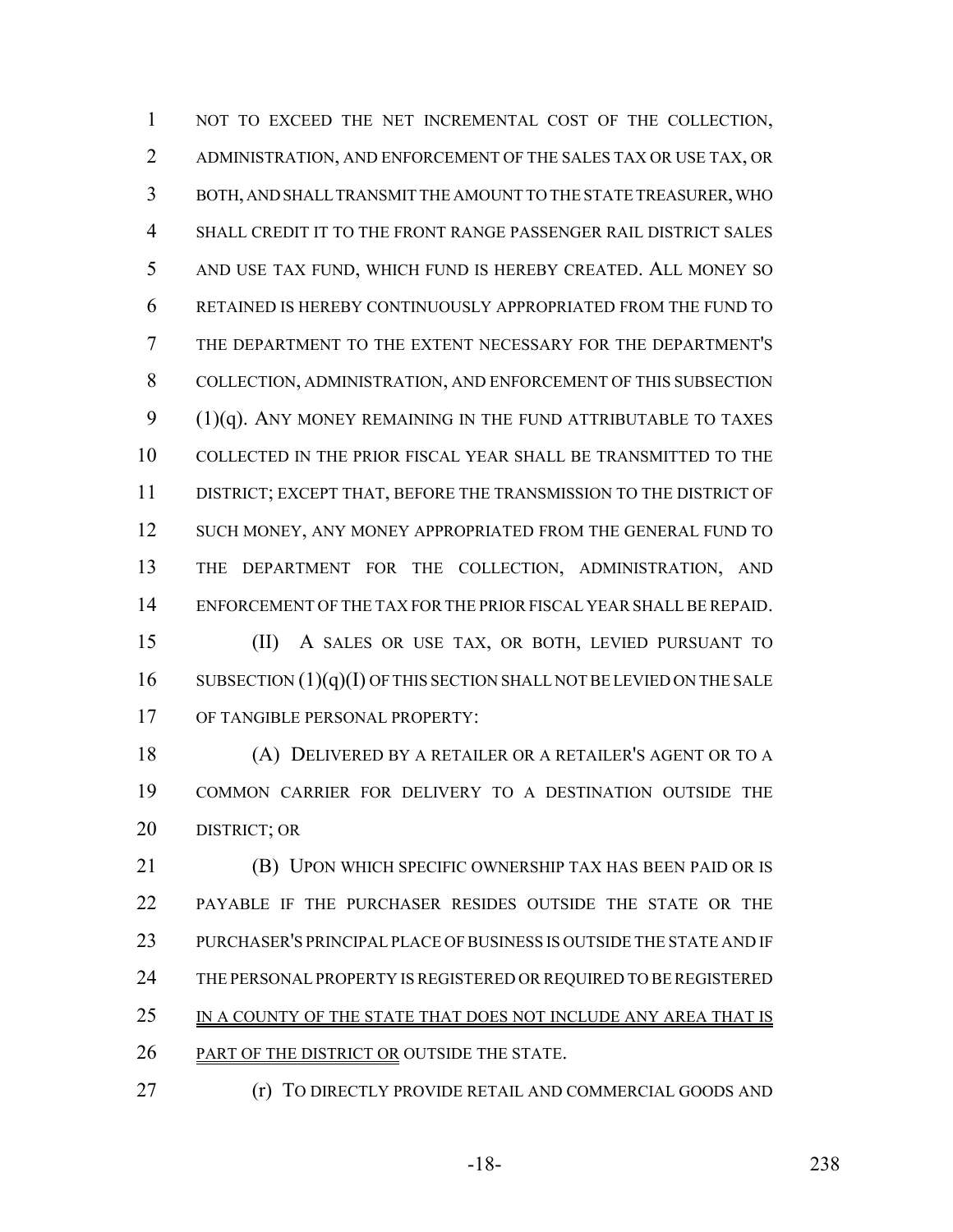SERVICES AT PASSENGER RAIL STATIONS, INCLUDING BUT NOT LIMITED TO THE SALE OF PASSENGER RAIL TICKETS, TOKENS, PASSES, AND OTHER ITEMS DIRECTLY AND NECESSARILY RELATED TO THE OPERATION OF A PASSENGER RAIL SYSTEM, SUBJECT TO THE LIMITATION THAT ANY DEVELOPMENT OF ANY PORTION OF A PASSENGER RAIL STATION FOR THE PROVISION OF RETAIL OR COMMERCIAL GOODS OR SERVICES BY THE DISTRICT IS SUBJECT TO ALL APPLICABLE LOCAL ZONING ORDINANCES;

8 (s) TO ACCEPT GIFTS, GRANTS, AND DONATIONS, WHETHER CASH OR IN-KIND IN NATURE, FROM PRIVATE OR PUBLIC SOURCES FOR THE 10 PURPOSES OF THIS ARTICLE 22; AND

 (t) TO EXERCISE ANY OTHER LAWFUL RIGHTS AND POWERS NECESSARY OR INCIDENTAL TO OR IMPLIED FROM THE SPECIFIC POWERS GRANTED BY THIS ARTICLE 22. THE SPECIFIC POWERS SHALL NOT BE CONSIDERED AS A LIMITATION UPON ANY POWER NECESSARY AND APPROPRIATE TO CARRY OUT THE PURPOSES AND INTENT OF THIS ARTICLE 22.

 (2) IF THE STATE CONTRIBUTES FUNDING FOR THE CONSTRUCTION OF A PASSENGER RAIL SYSTEM, THE CONSTRUCTION BIDDING PROVISIONS OF ARTICLE 92 OF TITLE 24 SHALL APPLY, BUT NOTHING IN THIS 20 SUBSECTION (2) AFFECTS THE ABILITY OF THE DISTRICT, THE STATE, OR ANY OTHER ENTITY TO ENTER INTO DESIGN-BUILD CONTRACTS AS 22 PERMITTED BY STATE LAW.

 **32-22-107. Station area improvement districts.** WITH THE APPROVAL OF EACH COUNTY OR MUNICIPALITY HAVING JURISDICTION OVER THE AREA OF SUCH A DISTRICT, THE DISTRICT MAY ESTABLISH A STATION AREA IMPROVEMENT DISTRICT TO FINANCE THE CONSTRUCTION, OPERATION, OR MAINTENANCE OF A STATION FOR A PASSENGER RAIL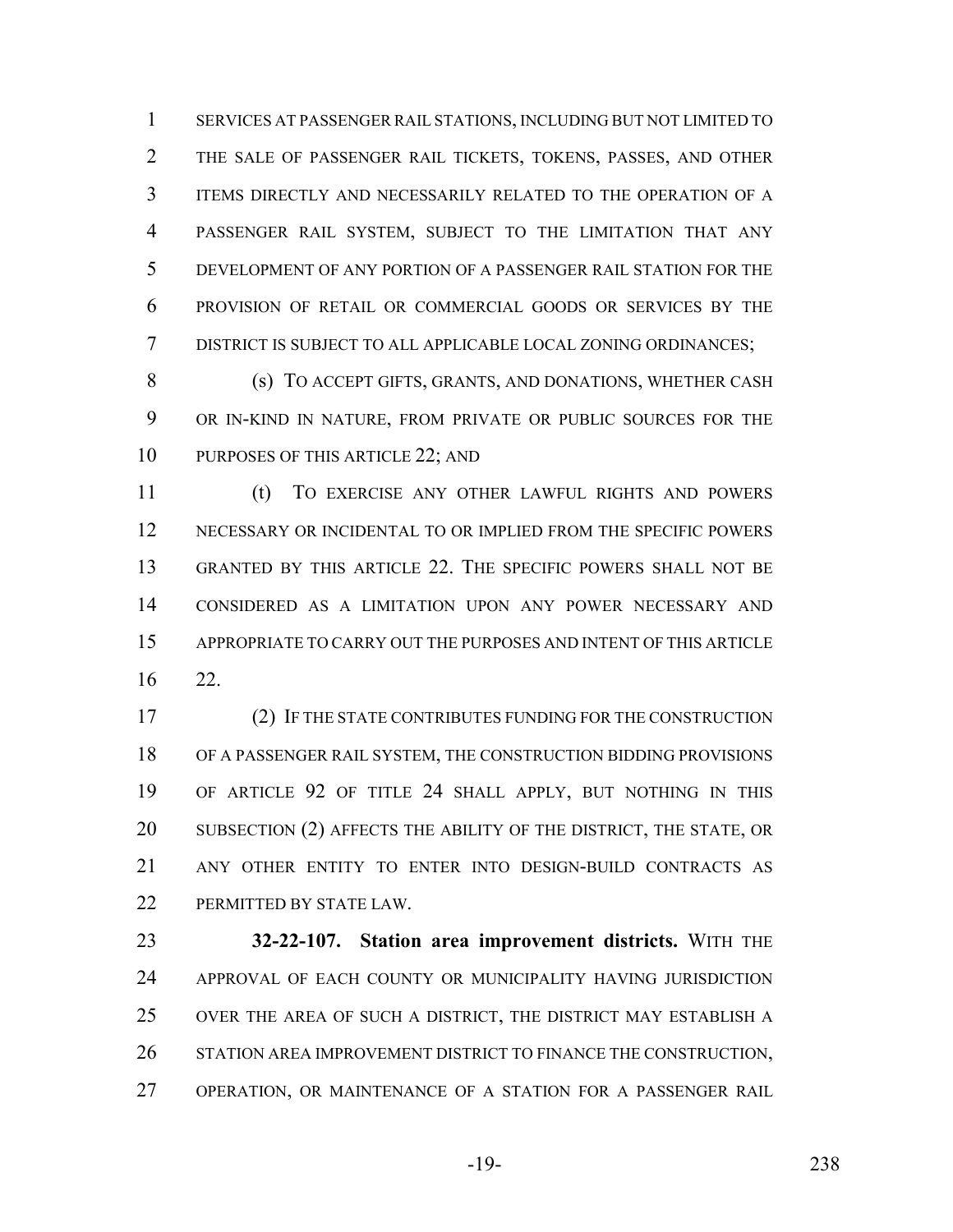SYSTEM.A STATION AREA IMPROVEMENT DISTRICT MAY CONSIST ONLY OF 2 ALL OR A PORTION OF THE AREA WITHIN A TWO-MILE RADIUS OF THE STATION TO BE FUNDED BY THE STATION AREA IMPROVEMENT DISTRICT, AND THE GENERAL ASSEMBLY FINDS THAT THE AREA WITHIN A TWO-MILE RADIUS OF A PASSENGER RAIL STATION, OR ANY PORTION OF SUCH AN AREA THAT THE BOARD MAY DESIGNATE AS A STATION AREA IMPROVEMENT DISTRICT, IS AN AREA THAT WILL BE ESPECIALLY BENEFITED BY THE CONSTRUCTION, OPERATION, OR MAINTENANCE OF SUCH A STATION. THE BOARD SHALL NOT ESTABLISH A STATION AREA IMPROVEMENT DISTRICT UNLESS IT RECEIVES A PETITION SIGNED BY THE OWNERS OF PROPERTY THAT WILL BEAR A MAJORITY OF THE PROPOSED ASSESSMENTS AND BY A PETITION SIGNED BY THE LESSER OF A MAJORITY OF THE REGISTERED ELECTORATE IN THE PROPOSED STATION AREA IMPROVEMENT DISTRICT OR ONE THOUSAND REGISTERED ELECTORS IN THE PROPOSED STATION AREA IMPROVEMENT DISTRICT. THE METHOD OF CREATING A STATION AREA IMPROVEMENT DISTRICT, MAKING IMPROVEMENTS, ASSESSING THE COSTS OF IMPROVEMENTS MADE AGAINST PROPERTY, AND LEVYING A SALES TAX SHALL BE AS PROVIDED IN PART 6 OF ARTICLE 20 OF TITLE 30; EXCEPT THAT THE BOARD SHALL PERFORM THE 20 DUTIES OF THE BOARD OF COUNTY COMMISSIONERS UNDER SAID PART 6 AND THE IMPROVEMENTS SHALL BE LIMITED TO THE CONSTRUCTION, OPERATION, OR MAINTENANCE OF A PASSENGER RAIL STATION.

**32-22-108. Bonds.** (1) THE DISTRICT MAY ISSUE BONDS FOR ANY OF ITS CORPORATE PURPOSES. THE DISTRICT SHALL ISSUE BONDS PURSUANT TO A RESOLUTION OF THE BOARD, AND BONDS SHALL BE PAYABLE SOLELY OUT OF ALL OR A SPECIFIED PORTION OF THE REVENUE OF THE DISTRICT AS DESIGNATED BY THE BOARD.

-20- 238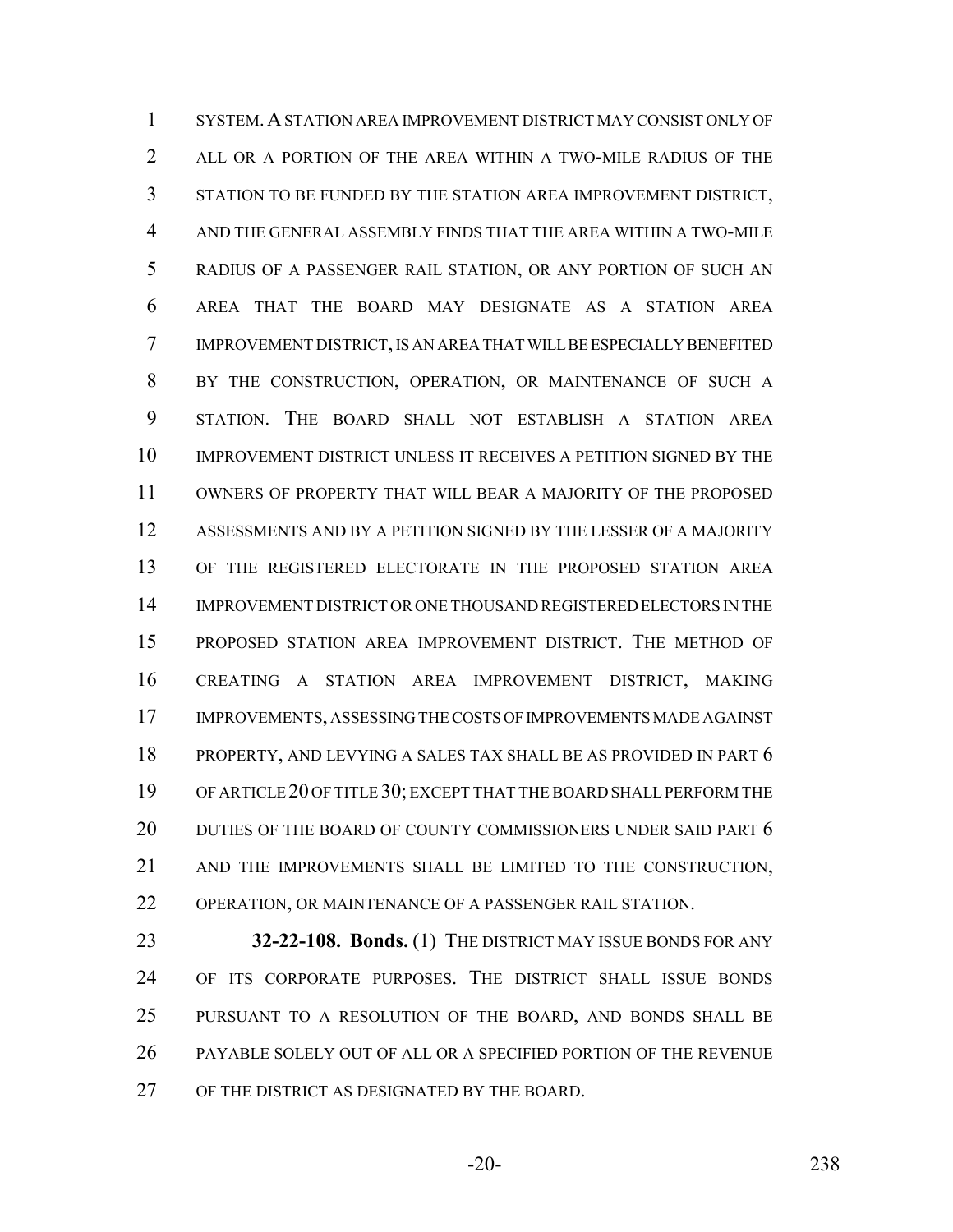| 1              | (2) AS PROVIDED IN THE RESOLUTION OF THE BOARD UNDER WHICH        |
|----------------|-------------------------------------------------------------------|
| $\overline{2}$ | BONDS ARE AUTHORIZED TO BE ISSUED OR AS PROVIDED IN A TRUST       |
| 3              | INDENTURE BETWEEN THE DISTRICT AND ANY COMMERCIAL BANK OR         |
| $\overline{4}$ | TRUST COMPANY HAVING FULL TRUST POWERS, BONDS MAY:                |
| 5              | (a)<br>BE EXECUTED AND DELIVERED BY THE DISTRICT AT SUCH          |
| 6              | TIMES;                                                            |
| 7              | (b) BE IN SUCH FORM AND DENOMINATIONS AND INCLUDE SUCH            |
| 8              | TERMS AND MATURITIES;                                             |
| 9              | (c) BE SUBJECT TO OPTIONAL OR MANDATORY REDEMPTION PRIOR          |
| 10             | TO MATURITY WITH OR WITHOUT A PREMIUM;                            |
| 11             | (d) BE INFULLY REGISTERED FORM OR BEARER FORM REGISTRABLE         |
| 12             | AS TO PRINCIPAL OR INTEREST OR BOTH;                              |
| 13             | (e) BEAR SUCH CONVERSION PRIVILEGES;                              |
| 14             | (f) BE PAYABLE IN SUCH INSTALLMENTS AND AT SUCH TIMES NOT         |
| 15             | EXCEEDING FORTY YEARS FROM THE DATE THEREOF;                      |
| 16             | (g) BE PAYABLE AT SUCH PLACE OR PLACES WHETHER WITHIN OR          |
| 17             | WITHOUT THE STATE;                                                |
| 18             | (h) BEAR INTEREST AT SUCH RATE OR RATES PER ANNUM, WHICH          |
| 19             | MAY BE FIXED OR VARY ACCORDING TO INDEX, PROCEDURE, OR FORMULA    |
| 20             | OR AS DETERMINED BY THE DISTRICT OR ITS AGENTS, WITHOUT REGARD TO |
| 21             | ANY INTEREST RATE LIMITATION APPEARING IN ANY OTHER LAW OF THE    |
| 22             | STATE;                                                            |
| 23             | BE SUBJECT TO PURCHASE AT THE OPTION OF THE HOLDER OR<br>(i)      |
| 24             | THE DISTRICT AND BE EVIDENCED IN SUCH MANNER;                     |
| 25             | BE EXECUTED BY THE OFFICERS OF THE DISTRICT, INCLUDING<br>(i)     |
| 26             | THE USE OF ONE OR MORE FACSIMILE SIGNATURES SO LONG AS AT LEAST   |
| 27             | ONE MANUAL SIGNATURE APPEARS ON THE BONDS, WHICH SIGNATURES       |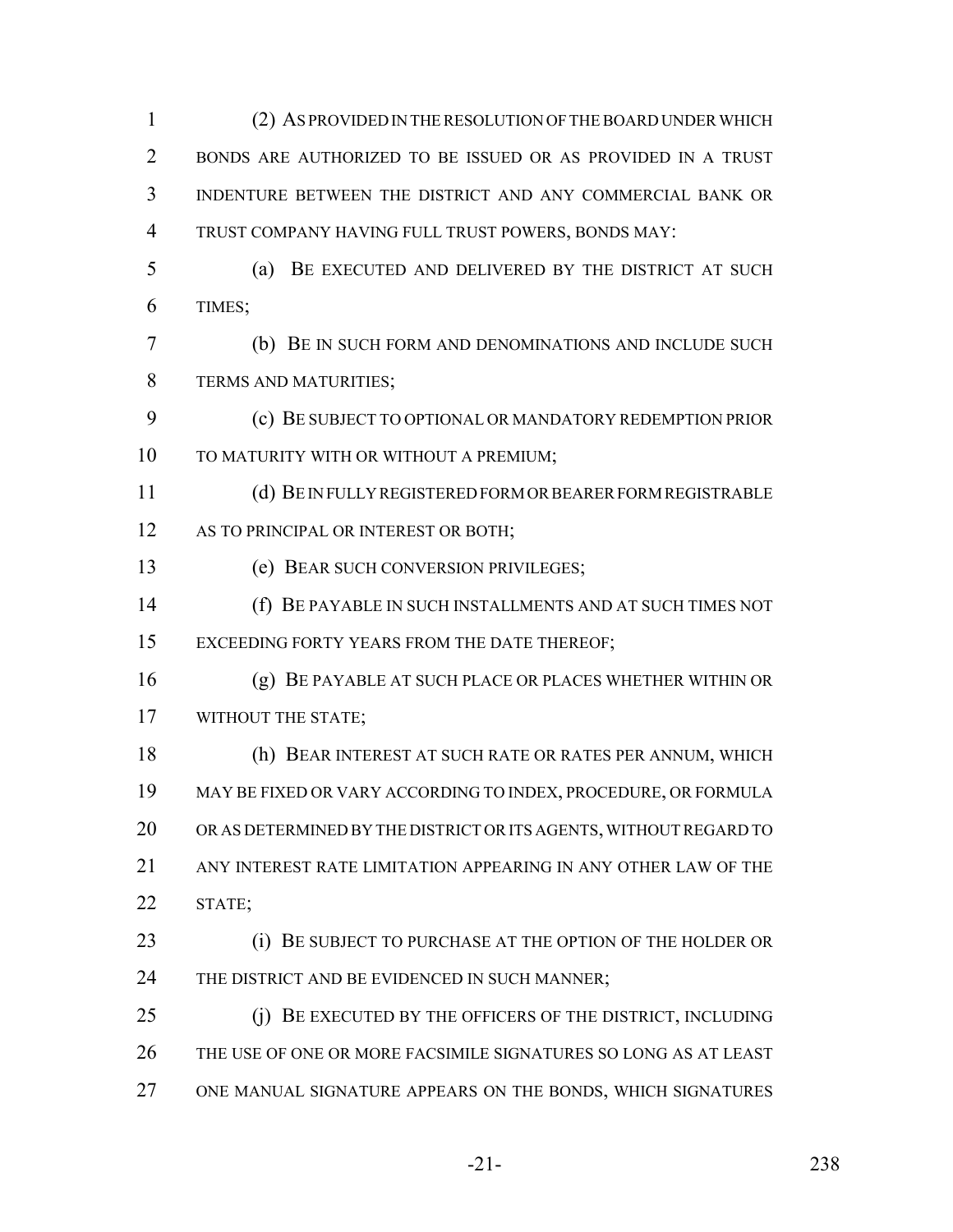MAY BE EITHER OF AN OFFICER OF THE DISTRICT OR OF AN AGENT AUTHENTICATING THE SAME;

 (k) BE IN THE FORM OF COUPON BONDS THAT HAVE ATTACHED INTEREST COUPONS BEARING A MANUAL OR FACSIMILE SIGNATURE OF AN OFFICER OF THE DISTRICT; AND

 (l) CONTAIN ANY OTHER NECESSARY PROVISIONS NOT INCONSISTENT WITH THIS ARTICLE 22.

 (3) BONDS MAY BE SOLD AT PUBLIC OR PRIVATE SALE AT ANY PRICE OR PRICES, IN ANY MANNER, AND AT ANY TIMES AS THE BOARD MAY DETERMINE, AND THE BOARD MAY PAY ALL FEES, EXPENSES, AND COMMISSIONS THAT IT DEEMS NECESSARY OR ADVANTAGEOUS IN CONNECTION WITH THE SALE OF BONDS. THE POWER TO FIX THE DATE OF 13 SALE OF BONDS, TO RECEIVE BIDS OR PROPOSALS, TO AWARD AND SELL BONDS, TO FIX INTEREST RATES, AND TO TAKE ALL OTHER ACTION NECESSARY TO SELL AND DELIVER BONDS MAY BE DELEGATED TO AN OFFICER OR AGENT OF THE DISTRICT. ANY OUTSTANDING BONDS MAY BE 17 REFUNDED BY THE DISTRICT PURSUANT TO ARTICLE 56 OF TITLE 11. ALL BONDS AND ANY INTEREST COUPONS APPLICABLE TO BONDS ARE DECLARED TO BE NEGOTIABLE INSTRUMENTS.

20 (4) THE RESOLUTION OR TRUST INDENTURE AUTHORIZING THE ISSUANCE OF THE BONDS MAY PLEDGE ALL OR A PORTION OF THE REVENUE OF THE DISTRICT, MAY CONTAIN SUCH PROVISIONS FOR PROTECTING AND ENFORCING THE RIGHTS AND REMEDIES OF HOLDERS OF ANY OF THE BONDS 24 AS THE DISTRICT DEEMS APPROPRIATE, MAY SET FORTH THE RIGHTS AND REMEDIES OF THE HOLDERS OF ANY OF THE BONDS, AND MAY CONTAIN PROVISIONS THAT THE DISTRICT DEEMS APPROPRIATE FOR THE SECURITY OF THE HOLDERS OF THE BONDS, INCLUDING, BUT NOT LIMITED TO,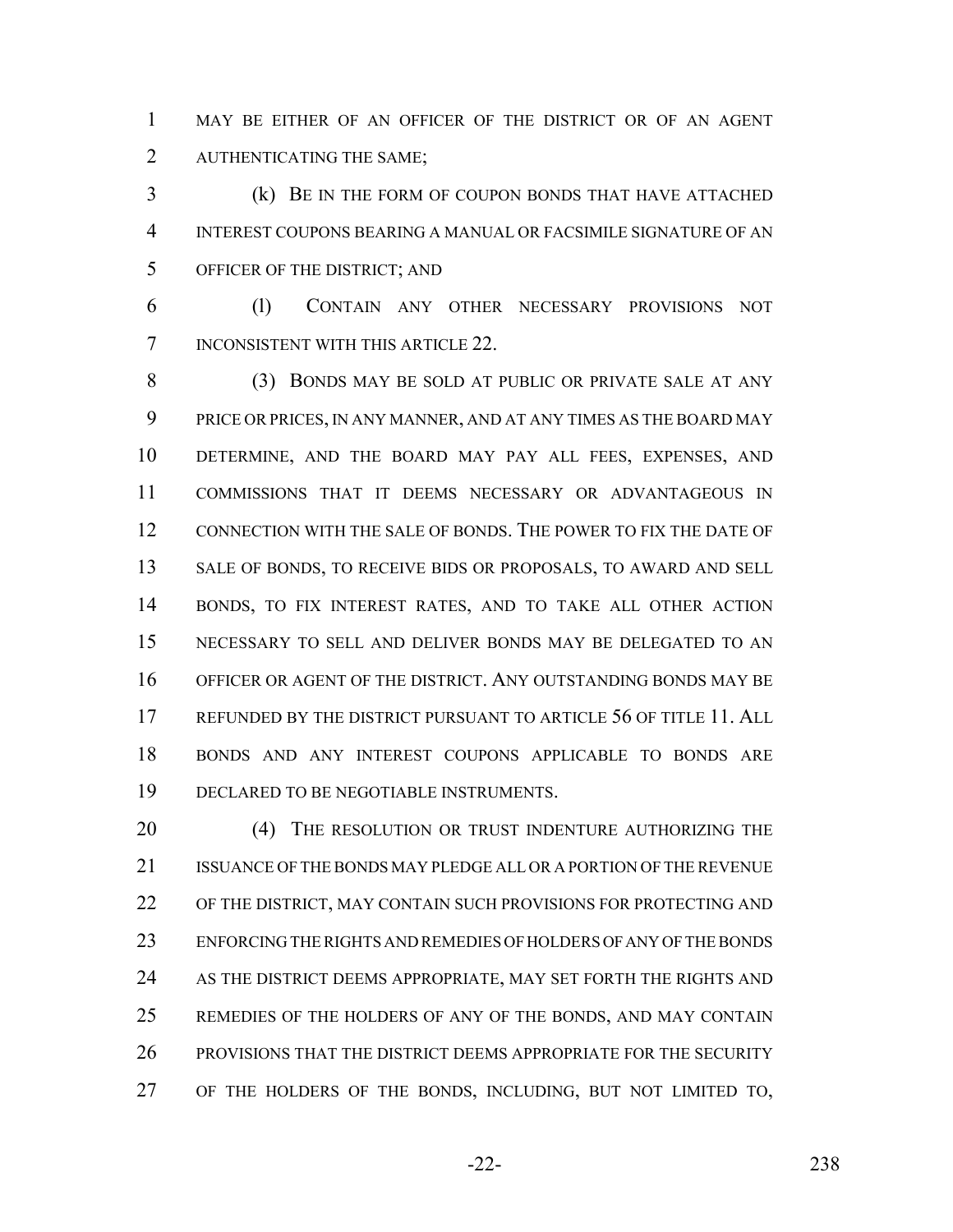PROVISIONS FOR LETTERS OF CREDIT, INSURANCE, STANDBY CREDIT AGREEMENTS, OR OTHER FORMS OF CREDIT ENSURING TIMELY PAYMENT OF THE BONDS, INCLUDING THE REDEMPTION PRICE OR THE PURCHASE PRICE.

 (5) ANY PLEDGE OF REVENUE OR PROPERTY MADE BY THE DISTRICT OR BY ANY PERSON OR GOVERNMENTAL UNIT WITH WHICH THE DISTRICT CONTRACTS IS VALID AND BINDING FROM THE TIME THE PLEDGE IS MADE. THE REVENUE OR PROPERTY SO PLEDGED IS IMMEDIATELY SUBJECT TO THE LIEN OF THE PLEDGE WITHOUT ANY PHYSICAL DELIVERY OR FURTHER ACT, AND THE LIEN OF THE PLEDGE IS VALID AND BINDING AGAINST ALL PARTIES HAVING CLAIMS OF ANY KIND IN TORT, CONTRACT, OR OTHERWISE AGAINST THE PLEDGING PARTY, IRRESPECTIVE OF WHETHER SUCH CLAIMING PARTY HAS NOTICE OF SUCH LIEN. THE INSTRUMENT BY WHICH 14 THE PLEDGE IS CREATED NEED NOT BE RECORDED OR FILED.

 (6) NEITHER THE DIRECTORS OF THE BOARD, EMPLOYEES OF THE DISTRICT, OR ANY PERSON EXECUTING THE BONDS IS LIABLE PERSONALLY FOR BONDS OR SUBJECT TO ANY PERSONAL LIABILITY OR ACCOUNTABILITY 18 BY REASON OF THE ISSUANCE OF BONDS.

 (7) THE DISTRICT MAY PURCHASE ITS BONDS OUT OF ANY AVAILABLE FUNDS AND MAY HOLD, PLEDGE, CANCEL, OR RESELL THE 21 BONDS SUBJECT TO AND IN ACCORDANCE WITH AGREEMENTS WITH THE 22 HOLDERS OF THE BONDS.

 **32-22-109. Taxes, assessments, and multiple-fiscal year borrowing - voter approval required.** (1) NO ACTION BY THE DISTRICT TO ESTABLISH OR INCREASE ANY TAX AND NO ACTION OF THE GOVERNING BODY OF ANY STATION AREA IMPROVEMENT DISTRICT TO ESTABLISH OR INCREASE ANY TAX OR ANY SPECIAL ASSESSMENT ON REAL PROPERTY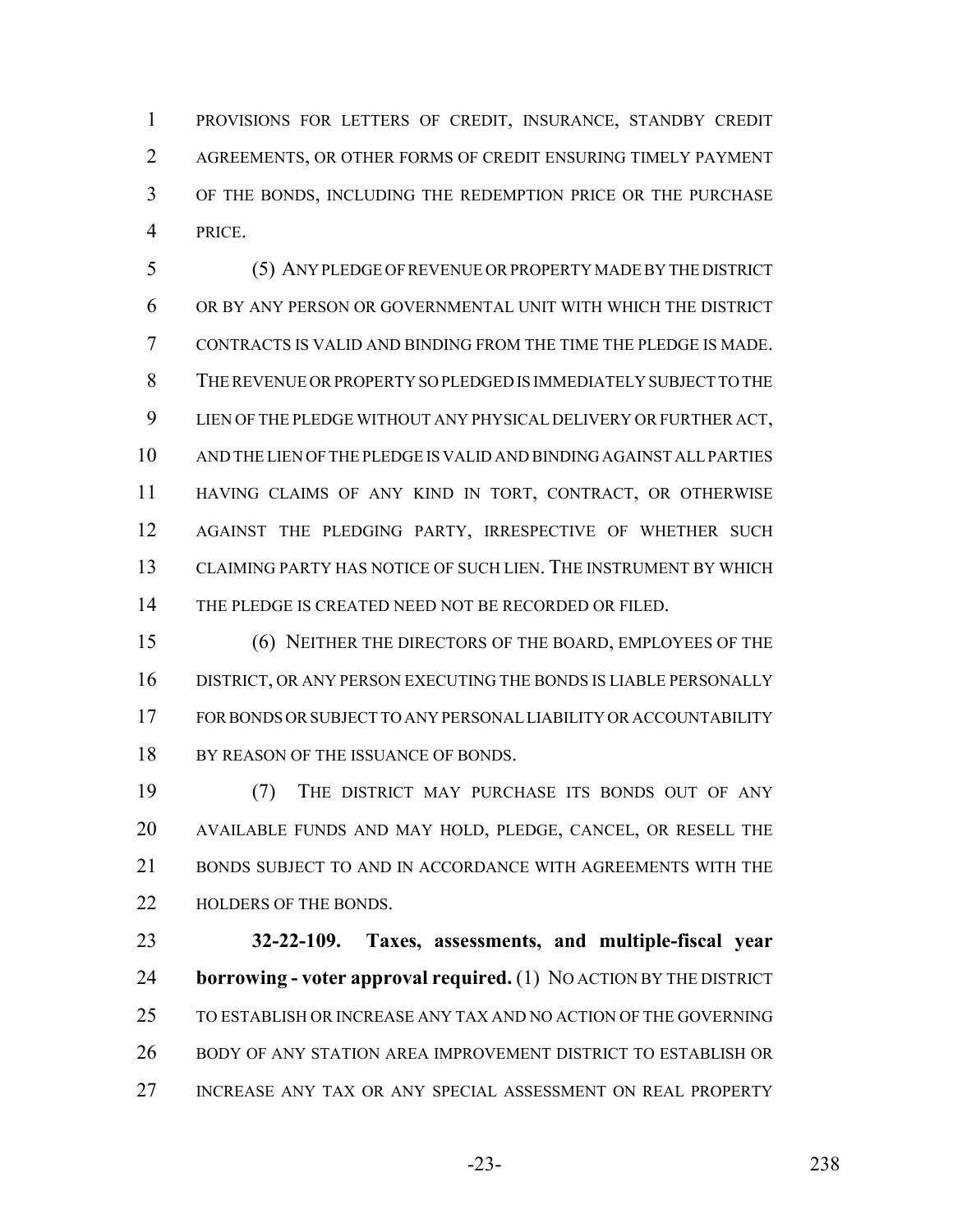AUTHORIZED BY THIS ARTICLE 22 SHALL TAKE EFFECT UNLESS IT IS FIRST SUBMITTED, AS APPLICABLE, TO A VOTE OF THE REGISTERED ELECTORS OF THE DISTRICT OR OF THE STATION AREA IMPROVEMENT DISTRICT IN WHICH THE ASSESSMENT OR TAX IS PROPOSED TO BE COLLECTED.

 (2) NO ACTION BY THE DISTRICT CREATING A MULTIPLE-FISCAL YEAR DEBT OR OTHER FINANCIAL OBLIGATION THAT IS SUBJECT TO SECTION 20 (4)(b) OF ARTICLE X OF THE STATE CONSTITUTION SHALL TAKE EFFECT UNLESS FIRST SUBMITTED TO A VOTE OF THE REGISTERED ELECTORS OF THE DISTRICT.

 (3) BALLOT ISSUES PROPOSED TO THE REGISTERED ELECTORS AS REQUIRED BY SUBSECTIONS (1) AND (2) OF THIS SECTION SHALL BE 12 SUBMITTED IN ACCORDANCE WITH THE REQUIREMENTS OF SECTION 20 OF 13 ARTICLE X OF THE STATE CONSTITUTION. THE ACTION SHALL NOT TAKE EFFECT UNLESS A MAJORITY OF THE REGISTERED ELECTORS VOTING ON THE BALLOT ISSUE VOTE TO APPROVE THE BALLOT ISSUE.THE ELECTION SHALL BE CONDUCTED IN SUBSTANTIALLY THE SAME MANNER AS COUNTY ELECTIONS, AND THE COUNTY CLERK AND RECORDER OF EACH COUNTY IN WHICH THE ELECTION IS CONDUCTED SHALL ASSIST THE DISTRICT IN CONDUCTING THE ELECTION. THE DISTRICT SHALL PAY THE COSTS INCURRED BY EACH COUNTY IN CONDUCTING SUCH AN ELECTION. NO 21 PUBLIC MONEY OF THE DISTRICT MAY BE USED TO URGE OR OPPOSE PASSAGE OF A BALLOT ISSUE SUBMITTED FOR VOTER APPROVAL AS REQUIRED UNDER THIS SECTION.

 **32-22-110. District - successor to southwest chief and front range passenger rail commission - additional authority to succeed prior entity - assumption of rights, obligations, and liabilities.** 27 (1) THE DISTRICT IS THE SUCCESSOR TO THE CONTRACTUAL RIGHTS AND

-24- 238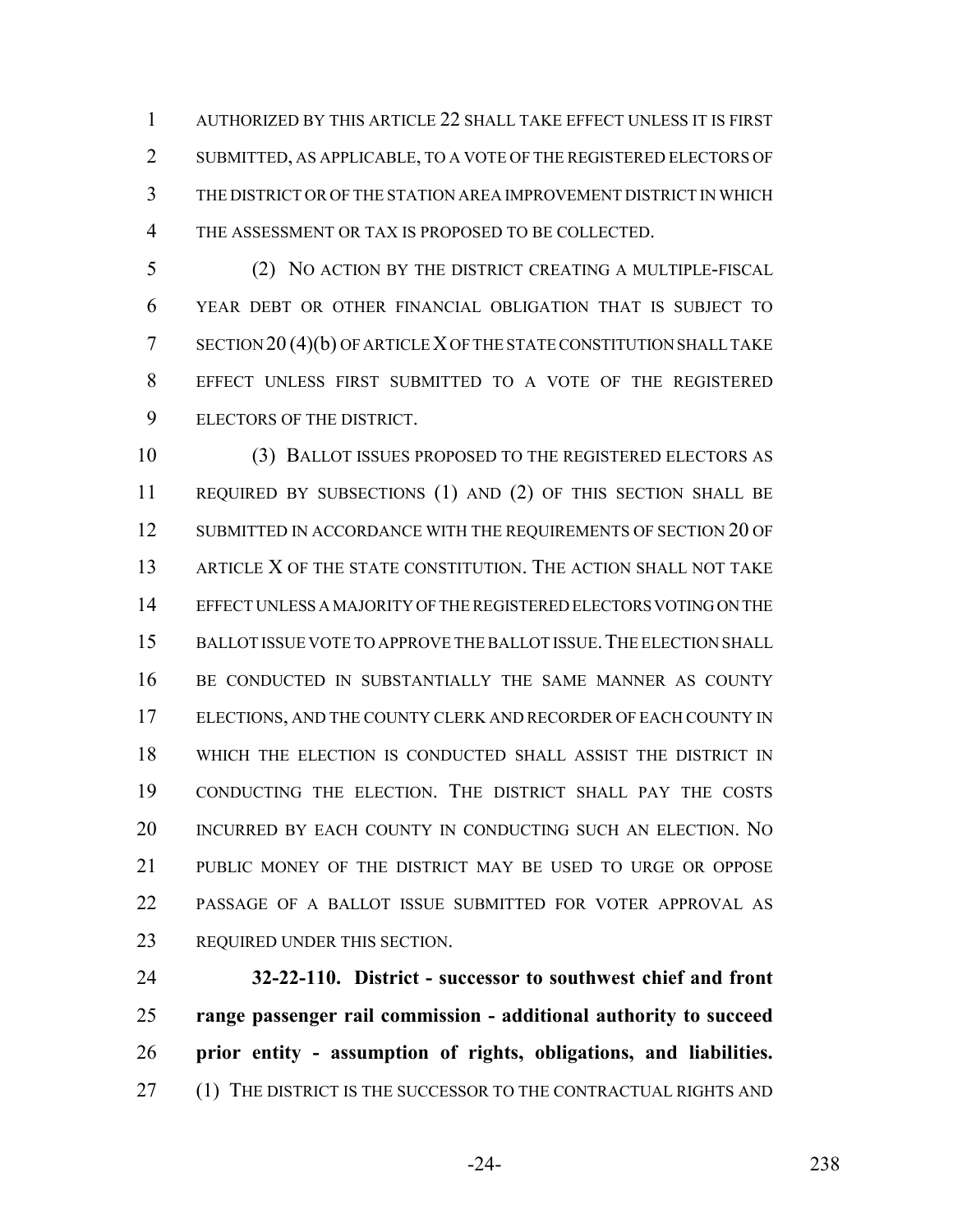OBLIGATIONS OF THE SOUTHWEST CHIEF AND FRONT RANGE PASSENGER RAIL COMMISSION AS THE COMMISSION EXISTED BEFORE ITS AUTHORIZING STATUTES WERE REPEALED AND THE COMMISSION WAS TERMINATED BY SENATE BILL 21-238, ENACTED IN 2021, AND, TO THE EXTENT PERMITTED BY FEDERAL LAW, ALSO IS THE SUCCESSOR TO THE COMMISSION FOR THE PURPOSE OF PURSUING PENDING COMMISSION APPLICATIONS FOR AND RECEIVING FEDERAL GRANTS.

 (2) THE DISTRICT MAY CONTRACT WITH ANY EXISTING NONPROFIT CORPORATION, AGENCY, OR OTHER ENTITY ORGANIZED TO EVALUATE THE FEASIBILITY OF, ADVOCATE FOR, PROMOTE, DEVELOP, FINANCE, CONSTRUCT, OPERATE, OR MAINTAIN A PASSENGER RAIL SYSTEM TO BE 12 THE SUCCESSOR TO THE CORPORATION, AGENCY, OR OTHER ENTITY. UPON EXECUTION OF SUCH A CONTRACT, THE DISTRICT SHALL ASSUME ALL CONTRACTUAL RIGHTS, PRIVILEGES, OBLIGATIONS, AND LIABILITIES OF THE CORPORATION, AGENCY, OR OTHER ENTITY UNDER ITS EXISTING CONTRACTS; EXCEPT THAT THE DISTRICT MAY NOT ASSUME ANY MULTIPLE-FISCAL YEAR DIRECT OR INDIRECT DISTRICT DEBT OR OTHER FINANCIAL OBLIGATION WHATSOEVER FOR WHICH VOTER APPROVAL IN ADVANCE IS REQUIRED UNDER SECTION 20 (4)(b) OF ARTICLE X OF THE STATE CONSTITUTION UNLESS THE CORPORATION, AGENCY, OR OTHER ENTITY THAT ORIGINALLY INCURRED THE DEBT OR FINANCIAL OBLIGATION OBTAINED VOTER APPROVAL BEFORE DOING SO OR THE DISTRICT OBTAINS VOTER APPROVAL IN ADVANCE TO ASSUME THE DEBT OR FINANCIAL OBLIGATION. THE ASSUMPTION OF OBLIGATIONS AND LIABILITIES BY THE DISTRICT PURSUANT TO THIS SECTION DOES NOT CREATE ANY NEW DEBT OR OBLIGATION FOR PURPOSES OF THE STATE CONSTITUTION OR THE LAWS OF THE STATE.

-25- 238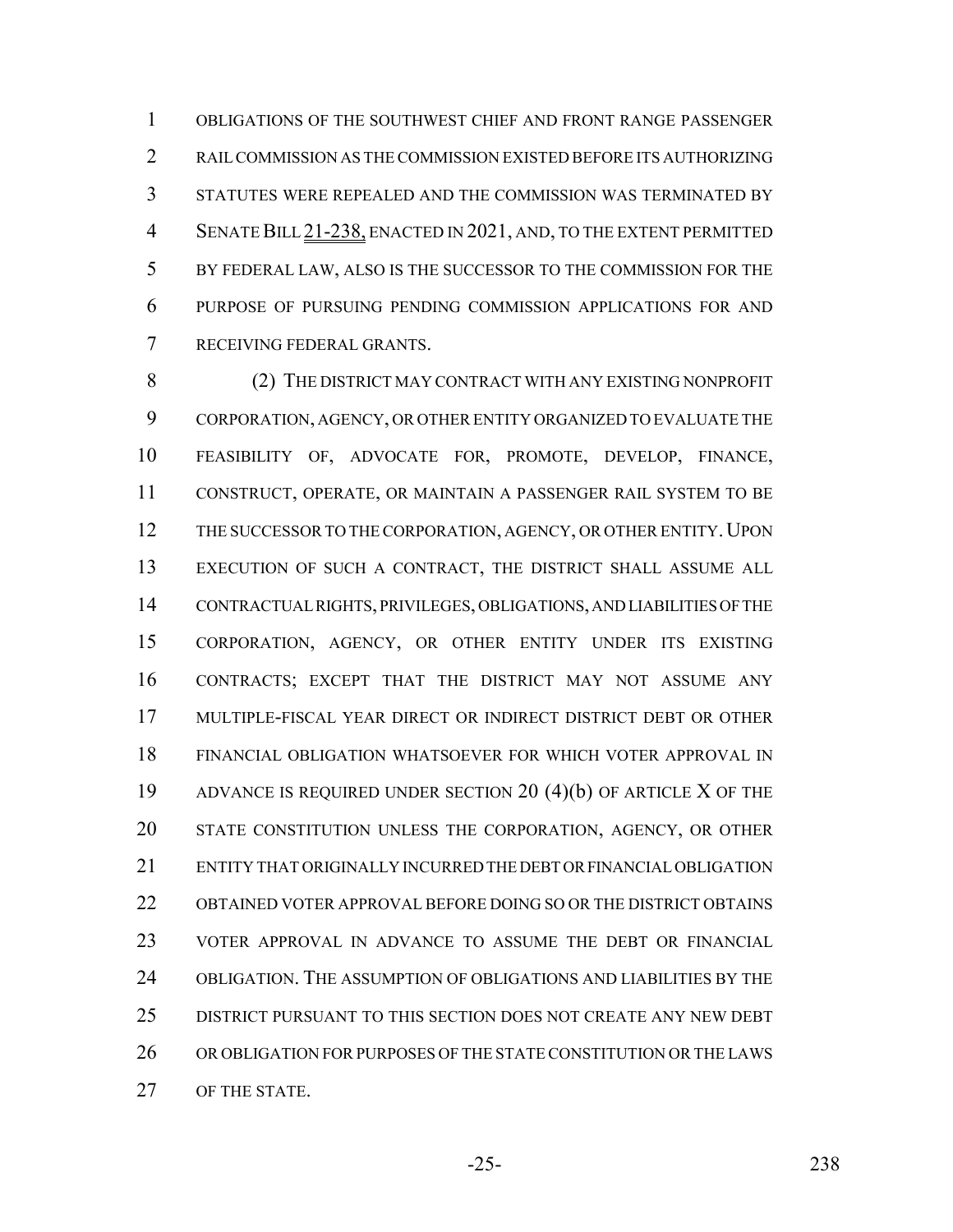**32-22-111. Agreement of the state not to limit or alter rights of obligees.** THE STATE HEREBY PLEDGES AND AGREES WITH THE HOLDERS OF ANY BONDS ISSUED UNDER THIS ARTICLE 22 AND WITH ANY PARTIES WHO ENTER INTO CONTRACTS WITH THE DISTRICT PURSUANT TO THIS ARTICLE 22 THAT THE STATE WILL NOT IMPAIR THE RIGHTS VESTED IN THE DISTRICT OR THE RIGHTS OR OBLIGATIONS OF ANY PERSON WITH WHICH THE DISTRICT CONTRACTS TO FULFILL THE TERMS OF ANY AGREEMENTS MADE PURSUANT TO THIS ARTICLE 22. THE STATE FURTHER AGREES THAT IT WILL NOT IMPAIR THE RIGHTS OR REMEDIES OF THE HOLDERS OF ANY BONDS OF THE DISTRICT UNTIL THE BONDS HAVE BEEN PAID OR UNTIL ADEQUATE PROVISION FOR PAYMENT HAS BEEN MADE.THE DISTRICT MAY INCLUDE THIS PROVISION AND UNDERTAKING FOR THE STATE IN SUCH BONDS.

 **32-22-112. Investments.** THE DISTRICT MAY INVEST OR DEPOSIT 15 ANY MONEY OF THE DISTRICT IN THE MANNER PROVIDED BY PART 6 OF ARTICLE 75 OF TITLE 24. IN ADDITION, THE DISTRICT MAY DIRECT A CORPORATE TRUSTEE THAT HOLDS DISTRICT MONEY TO INVEST OR DEPOSIT THE MONEY IN INVESTMENTS OR DEPOSITS OTHER THAN THOSE SPECIFIED 19 BY SAID PART 6 IF THE BOARD DETERMINES, BY RESOLUTION, THAT THE INVESTMENT OR DEPOSIT MEETS THE STANDARD ESTABLISHED IN SECTION 15-1-304, THE INCOME IS AT LEAST COMPARABLE TO INCOME AVAILABLE 22 ON INVESTMENTS OR DEPOSITS SPECIFIED BY SAID PART 6, AND THE INVESTMENT WILL ASSIST THE DISTRICT IN THE FINANCING, CONSTRUCTION, OPERATION, OR MAINTENANCE OF A PASSENGER RAIL SYSTEM.

 **32-22-113. Bonds eligible for investment.** ALL BANKS, TRUST COMPANIES, SAVINGS AND LOAN ASSOCIATIONS, INSURANCE COMPANIES,

-26- 238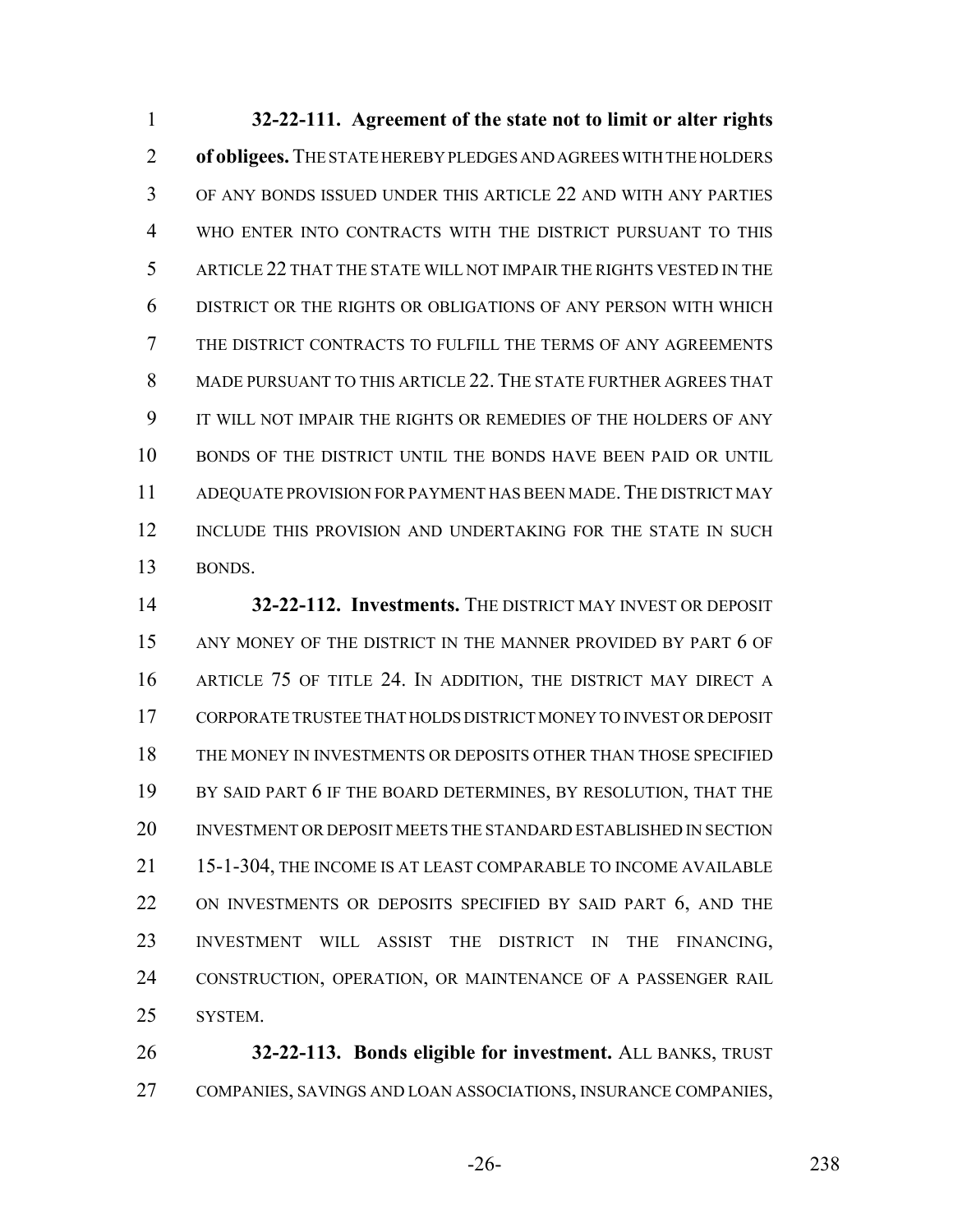EXECUTORS, ADMINISTRATORS, GUARDIANS, TRUSTEES, AND OTHER FIDUCIARIES MAY LEGALLY INVEST ANY MONEY WITHIN THEIR CONTROL IN ANY BONDS ISSUED PURSUANT TO THIS ARTICLE 22.PUBLIC ENTITIES, AS 4 DEFINED IN SECTION 24-75-601 (1), MAY INVEST PUBLIC MONEY IN THE BONDS ONLY IF THE BONDS SATISFY THE INVESTMENT REQUIREMENTS ESTABLISHED IN PART 6 OF ARTICLE 75 OF TITLE 24.

 **32-22-114. Exemption from taxation - securities laws.** THE INCOME OR OTHER REVENUE OF THE DISTRICT, ALL PROPERTIES AT ANY TIME OWNED BY THE DISTRICT, ANY BONDS ISSUED BY THE DISTRICT, AND THE TRANSFER OF AND THE INCOME FROM ANY BONDS ISSUED BY THE DISTRICT ARE EXEMPT FROM ALL TAXATION AND ASSESSMENTS IN THE 12 STATE. IN THE RESOLUTION OR INDENTURE AUTHORIZING THE BONDS, THE DISTRICT MAY WAIVE THE EXEMPTION FROM FEDERAL INCOME TAXATION 14 FOR INTEREST ON THE BONDS.

 **32-22-115. No action maintainable.** AN ACTION OR PROCEEDING 16 AT LAW OR IN EQUITY TO REVIEW ANY ACTS OR PROCEEDINGS OR TO QUESTION THE VALIDITY OR ENJOIN THE PERFORMANCE OF ANY ACT OR PROCEEDINGS OR THE ISSUANCE OF ANY BONDS OR FOR ANY OTHER RELIEF AGAINST OR FROM ANY ACTS OR PROCEEDINGS DONE UNDER THIS ARTICLE 20 22, WHETHER BASED UPON IRREGULARITIES OR JURISDICTIONAL DEFECTS, SHALL NOT BE MAINTAINED UNLESS COMMENCED WITHIN THIRTY DAYS AFTER THE PERFORMANCE OF THE ACT OR PROCEEDINGS OR THE EFFECTIVE DATE THEREOF, WHICHEVER OCCURS FIRST, AND IS THEREAFTER PERPETUALLY BARRED.

 **32-22-116. Judicial examination of powers, acts, proceedings, or contracts of the district.** IN ITS DISCRETION, THE BOARD MAY FILE A PETITION AT ANY TIME IN THE DISTRICT COURT IN AND FOR ANY COUNTY

-27- 238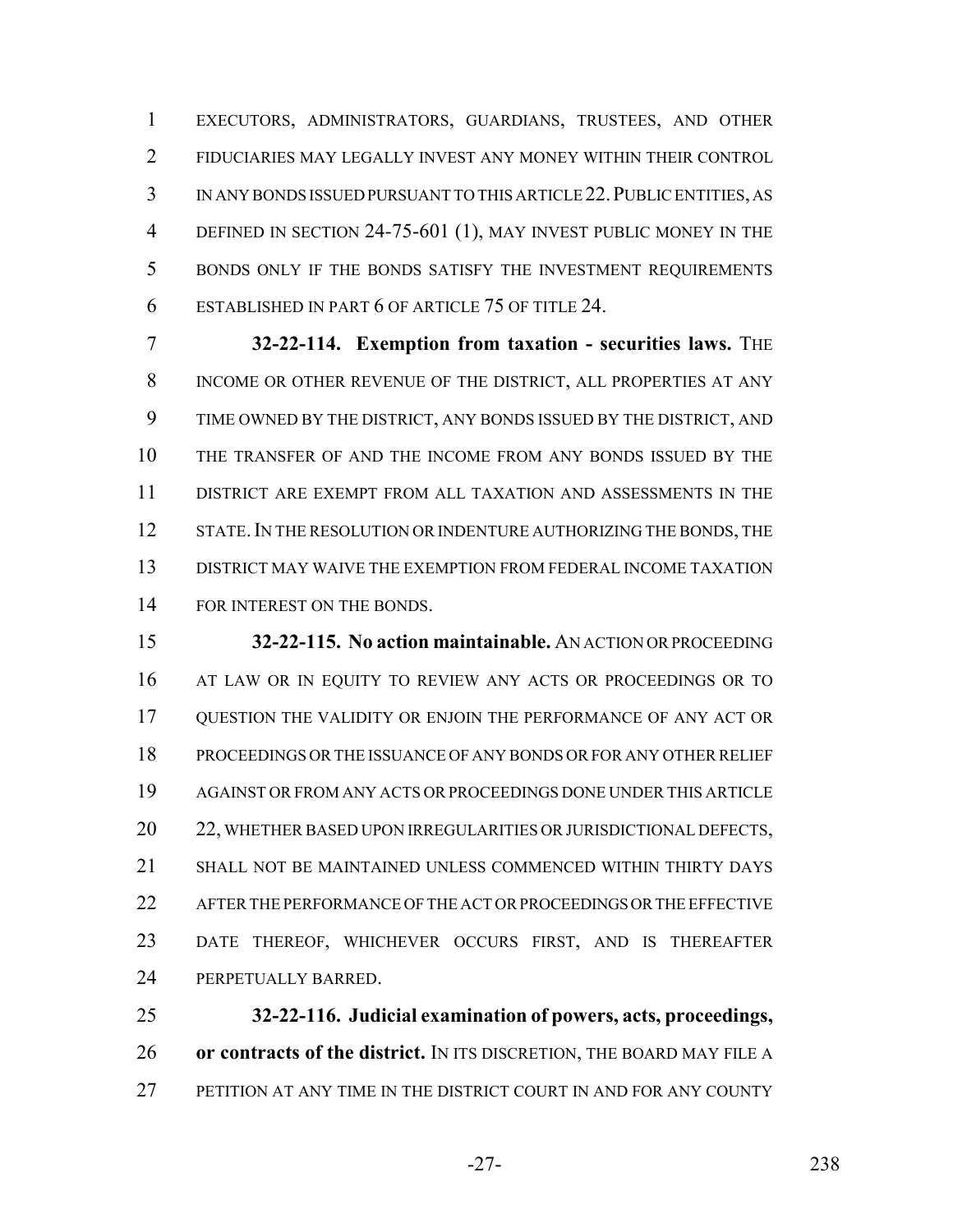IN WHICH THE DISTRICT IS LOCATED WHOLLY OR IN PART SEEKING A JUDICIAL EXAMINATION AND DETERMINATION OF ANY POWER CONFERRED TO THE DISTRICT, ANY REVENUE-RAISING POWER EXERCISED OR THAT MAY BE EXERCISED BY THE DISTRICT, OR ANY ACT, PROCEEDING, OR CONTRACT OF THE DISTRICT, WHETHER OR NOT THE CONTRACT HAS BEEN EXECUTED. THE JUDICIAL EXAMINATION AND DETERMINATION SHALL BE CONDUCTED IN SUBSTANTIALLY THE MANNER SET FORTH IN SECTION 32-4-540; EXCEPT THAT THE NOTICE REQUIRED SHALL BE PUBLISHED ONCE A WEEK FOR THREE CONSECUTIVE WEEKS AND THE HEARING SHALL BE HELD NOT LESS THAN THIRTY DAYS NOR MORE THAN FORTY DAYS AFTER THE FILING OF 11 THE PETITION.

 **SECTION 2.** In Colorado Revised Statutes, 24-1-128.7, **repeal** (8) as follows:

 **24-1-128.7. Department of transportation - creation.** (8) (a) The southwest chief and front range passenger rail commission 16 created in section 43-4-1001 (2)(a) shall exercise its powers and perform its duties and functions as if the same were transferred by a **type 1** transfer, as defined in section 24-1-105, to the department of transportation.

 (b) The southwest chief rail line economic development, rural tourism, and infrastructure repair and maintenance commission created in section 43-4-1001 (4) prior to the repeal and reenactment of said 23 section by Senate Bill 17-153, enacted in 2017, and its powers, duties, and functions are transferred by a **type 3** transfer, as defined in section 24-1-105, to the southwest chief and front range passenger rail 26 commission created in section  $43-4-1001$   $(2)(a)$  and the southwest chief 27 rail line economic development, rural tourism, and infrastructure repair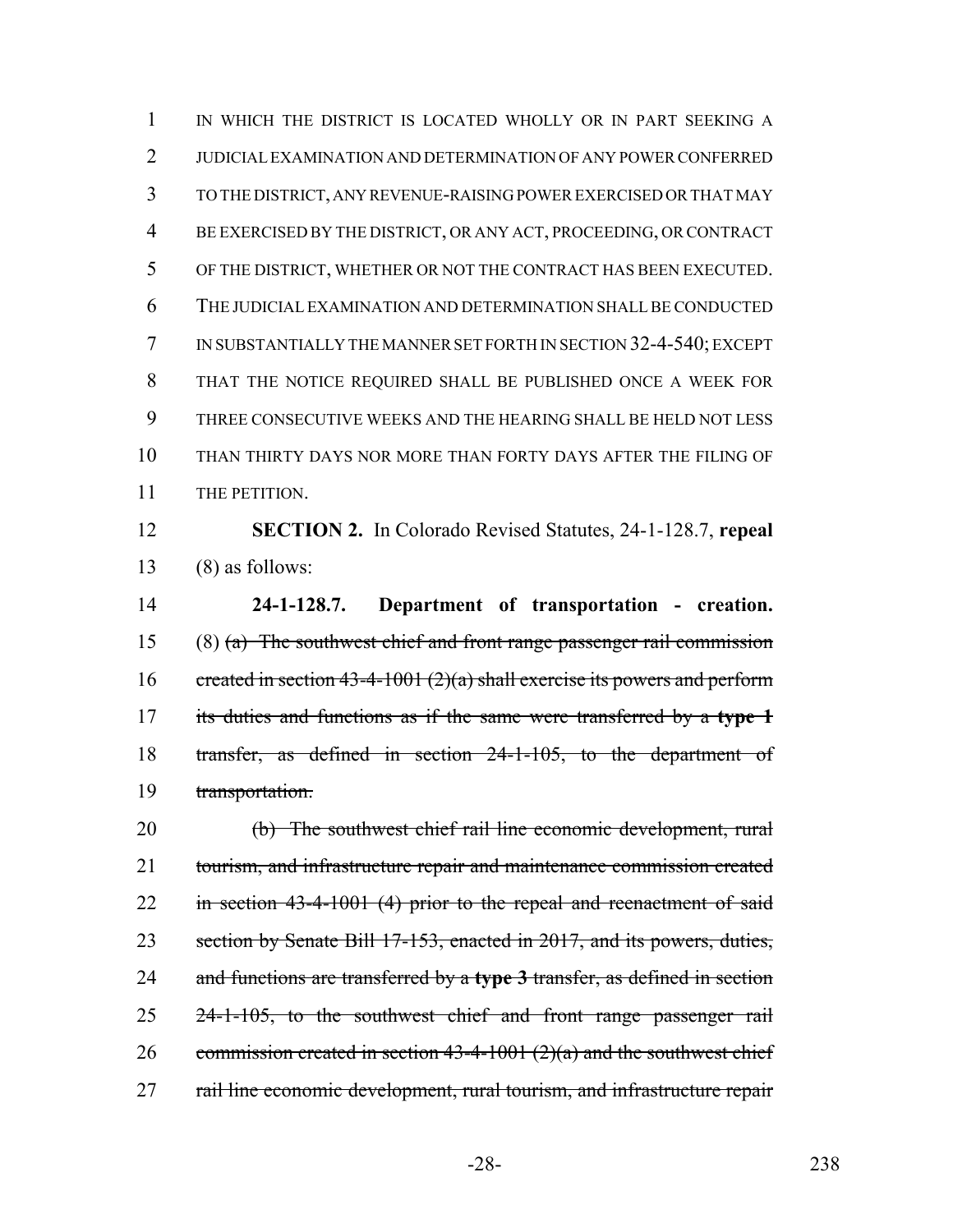and maintenance commission is abolished.

 **SECTION 3.** In Colorado Revised Statutes, 38-1-202, **amend** 3 (1)(f)(XXXIX) and (1)(f)(XL); and **add** (1)(f)(XLI) as follows:

 **38-1-202. Governmental entities, corporations, and persons authorized to use eminent domain.** (1) The following governmental entities, types of governmental entities, and public corporations, in accordance with all procedural and other requirements specified in this article 1 and articles 2 to 7 of this title 38 and to the extent and within any time frame specified in the applicable authorizing statute, may exercise the power of eminent domain:

 (f) The following types of single purpose districts, special districts, authorities, boards, commissions, and other governmental entities that serve limited governmental purposes or that may exercise eminent domain for limited purposes on behalf of a county, city and county, city, or town:

 (XXXIX) A regional transportation authority created pursuant to 17 section 43-4-603, C.R.S., as authorized in section 43-4-604 (1)(a)(IV); 18 <del>C.R.S.; and</del>

 (XL) The Colorado aeronautical board created in section 20 43-10-104, C.R.S., as authorized in section 43-10-106;  $(1)$ , C.R.S. AND 21 (XLI) THE FRONT RANGE PASSENGER RAIL DISTRICT CREATED IN SECTION 32-22-103 (1), AS AUTHORIZED IN SECTION 32-22-106 (1)(k).

 **SECTION 4.** In Colorado Revised Statutes, **add** 43-4-1004 as follows:

 **43-4-1004. Repeal of part - transfer of fund balance to front range passenger rail district.** (1) SECTION 43-4-1001 IS REPEALED, EFFECTIVE FEBRUARY 15, 2022.

-29- 238